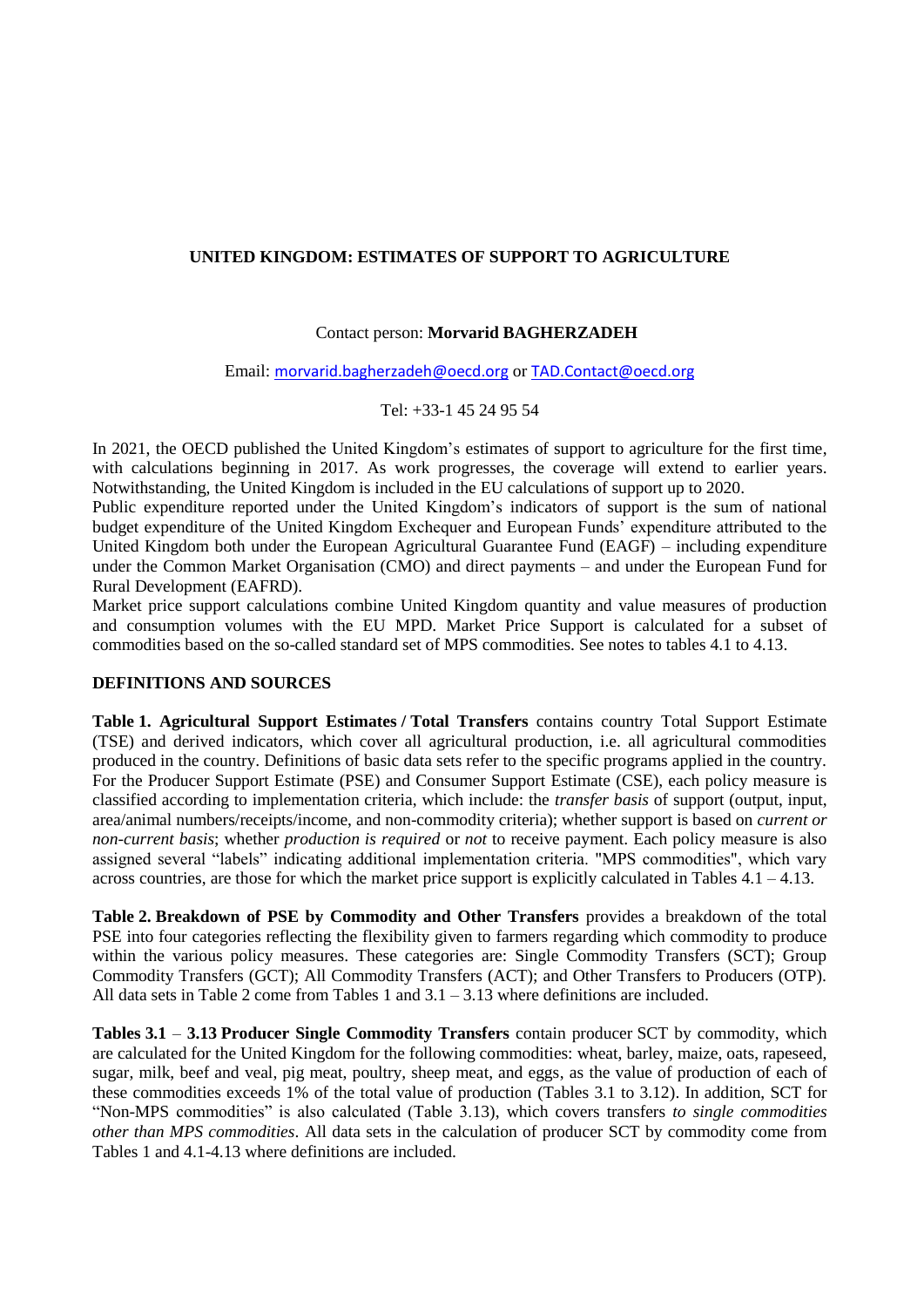**Tables 4.1** – **4.13** contain **Market Price Support** (MPS) and **Consumer Single Commodity Transfers** (consumer SCT) by commodity, calculated for the same set of commodities as **Tables 3.1** to **3.13**. Definitions are provided only for basic data sets from which all the other data sets in this table are derived.

Definitions of the indicators, criteria for classification of policy transfers included in support estimation, and methods of calculation are contained in [the PSE Manual](http://www.oecd.org/tad/agricultural-policies/psemanual.htm) (*OECD's Producer Support Estimate and Related indicators of Agricultural Support: Concepts, Calculations, Interpretation and Use*). More general information on OECD's monitoring and evaluation of agricultural policies is found on <https://www.oecd.org/agriculture/topics/agricultural-policy-monitoring-and-evaluation/>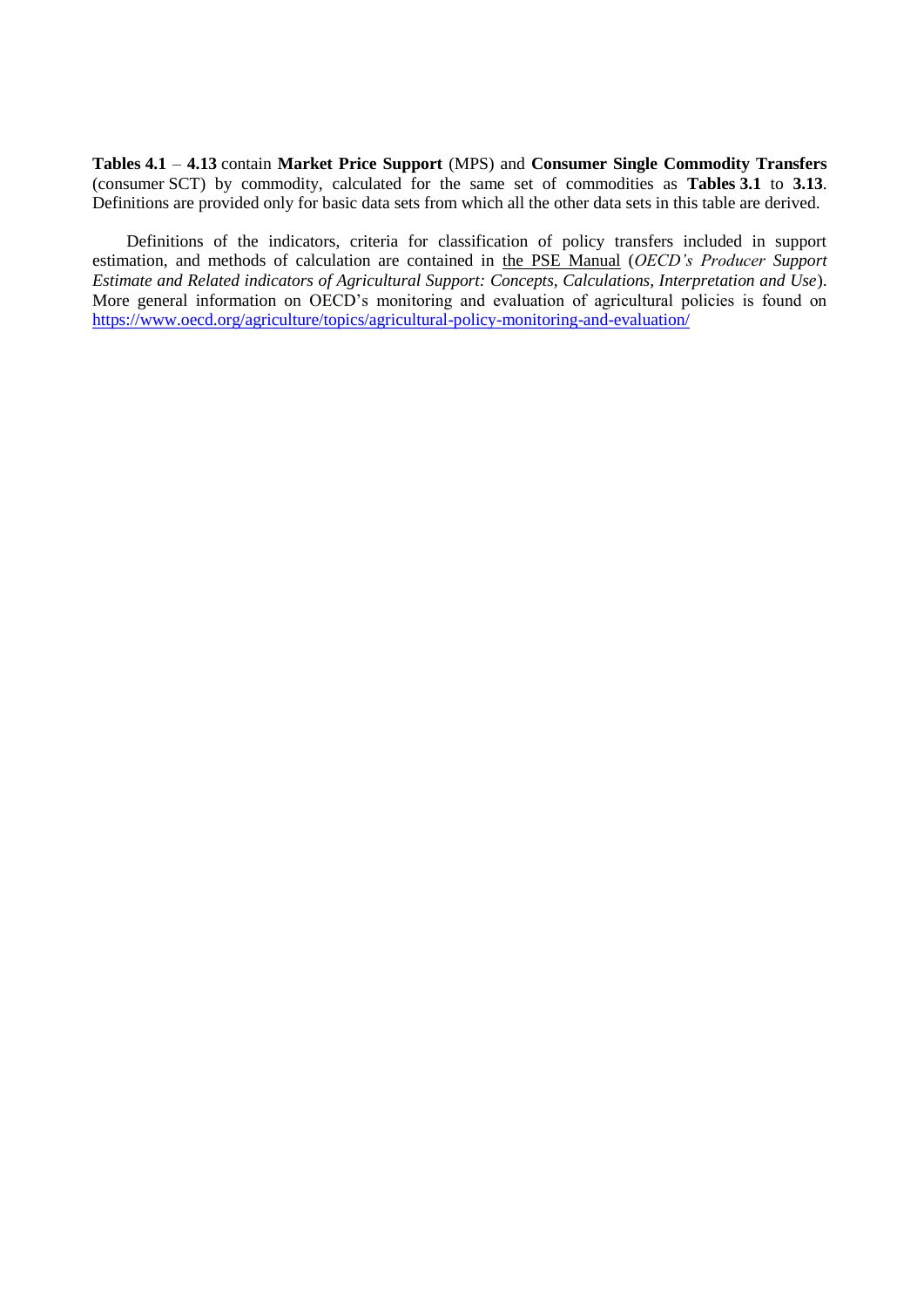#### **TABLE 1: UNITED KINGDOM: TOTAL SUPPORT ESTIMATE**

This Table contains the Total Support Estimate (TSE) calculation for the United Kingdom for the period 2017 to 2020 inclusive and derived indicators, which cover all agricultural production, i.e. all agricultural commodities produced in the country. Definitions of basic data sets refer to the specific programs applied in the country. For the Producer Support Estimate (PSE) and Consumer Support Estimate (CSE), each policy measure is classified according to implementation criteria, which include: the *transfer basis* of support (output, input, area/animal numbers/receipts/income, and non-commodity criteria); whether support is based on *current or non-current basis*; whether *production is required* or *not* to receive payment. Each policy measure is also assigned several "labels" indicating additional implementation criteria. "MPS commodities", which vary across countries, are those for which the market price support is explicitly calculated in Tables  $4.1 - 4.13$ .

#### **I. Total value of production (at farm gate):**

Total agricultural production valued at farm gate prices, i.e. value (at farm gate) of all agricultural commodities produced in the country [1].

*I.1. Of which share of MPS commodities (%):* Share of commodities for which MPS is explicitly calculated (in Tables 4.1-4-13) in the total value of agricultural production.

## **II. Total value of consumption (at farm gate):**

Consumption of all commodities domestically produced valued at farm gate prices, and estimated by increasing the value of consumption (at farm gate) of the MPS commodities according to their share in the total value of agricultural production by commodity group  $[(II,1) / (I,1) \times 100]$ .

*II.1. Of which MPS commodities:* Sum of the value of consumption (at farm gate prices) of the MPS commodities as indicated in Tables 4.1-4.13.

#### **III.1 Producer Support Estimate (PSE):**

Associated with total agricultural production, i.e. for all commodities domestically produced [Sum of A to G; when negative, the amounts represent an implicit or explicit tax on producers].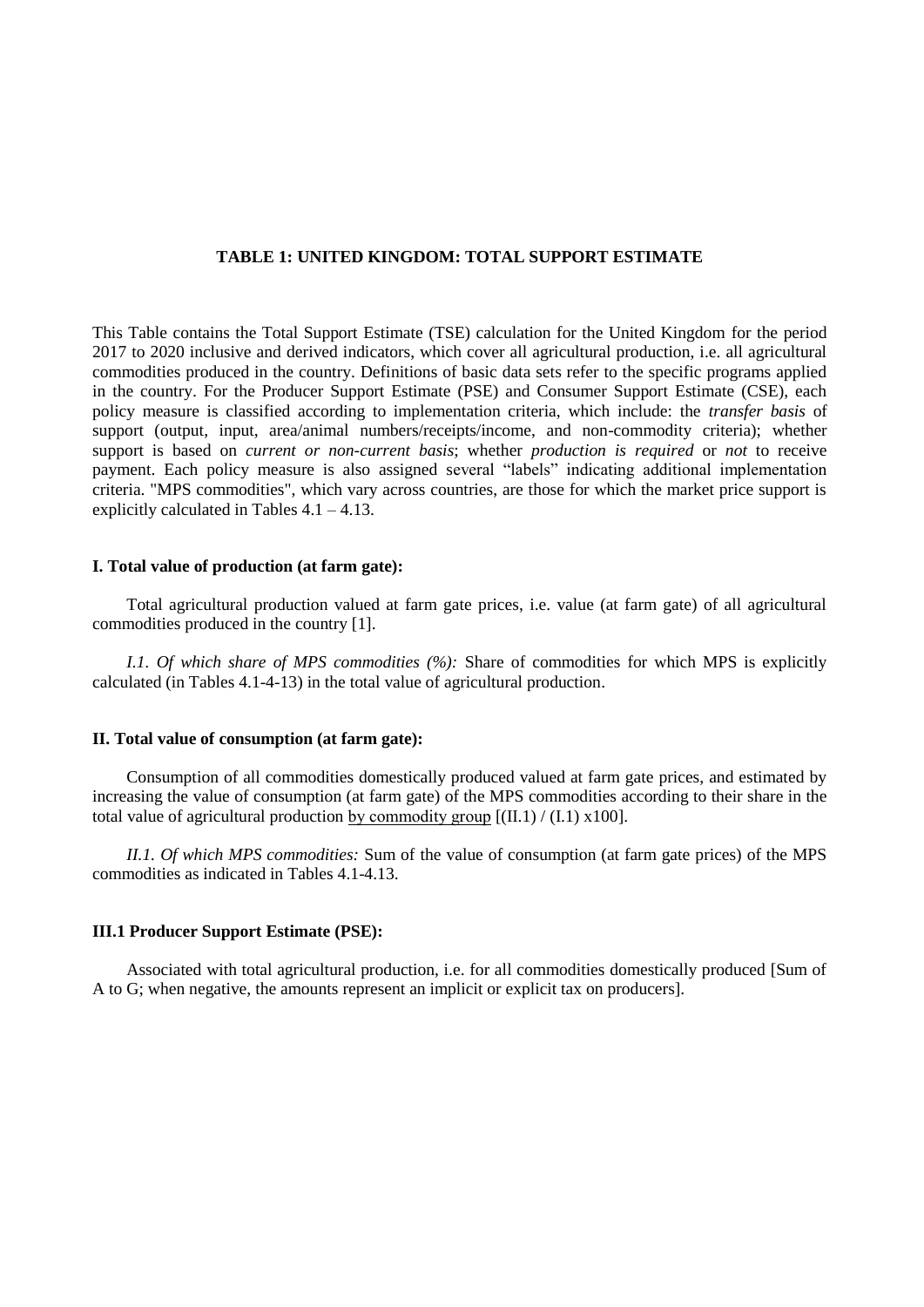# *A. Support based on commodity output*

## *A.1. Market price support*

On quantities domestically produced (excluding for on-farm feed use -- *Excess Feed Cost*) of all agricultural commodities, estimated by increasing the MPS for the MPS commodities according to their share in the total value of production by commodity group [for each commodity group: (ΣMPS for MPS commodities) / (ΣVP for MPS commodities) x VP for total group]. The total MPS is then calculated as the sum of MPS by commodity group.

For the United Kingdom, the commodity groups considered are: group 1 (crops) and group 2 (livestock and animal products).

## *A.2. Payments based on output*

No entry

## *B. Payments based on input use*

## *B.1. Variable input use*

## *Fuel tax rebates:*

**Period**: Measures with similar conditions have been delivered under this heading from 1990. Income foregone under the Red diesel duty rebate.

Attribution to commodities: all commodities.

Use of labels: Production and payment limits: No; Variable payment rates: No; Input constraints: No.

## *B.2. Fixed capital formation*

*Investment in agricultural holdings (includes CAP2014 P2 M04.1):* 

**Period:** Measures with similar conditions have been delivered under this heading from 1986. Grouping of expenditures on the following programmes:

- $\triangleright$  Consolidated expenditures by EAFRD (EU co-financing) from United Kingdom Payment Agencies and the United Kingdom Coordinating Body (UK matching funds). CAP2014 Pillar 2 Measure M04.1 to support investments in physical assets: improve the overall performance and sustainability of the agricultural holding. **Period**: From 2016.
- $\triangleright$  United Kingdom national expenditure on Start-up grant for farmers financially suffering due to COVID (Wales) part of support to new businesses opened during COVID, farm businesses also eligible to apply. **Period**: From 2020.
- $\triangleright$  United Kingdom national expenditure on Recovery fund (Scotland). Farming ventures to encourage economic growth in southern Scotland following COVID. 28 projects. **Period**: From 2020.

Attribution to commodities: all commodities.

Use of labels: Production and payment limits: NO; Variable payment rates: NO; Input constraints: NO.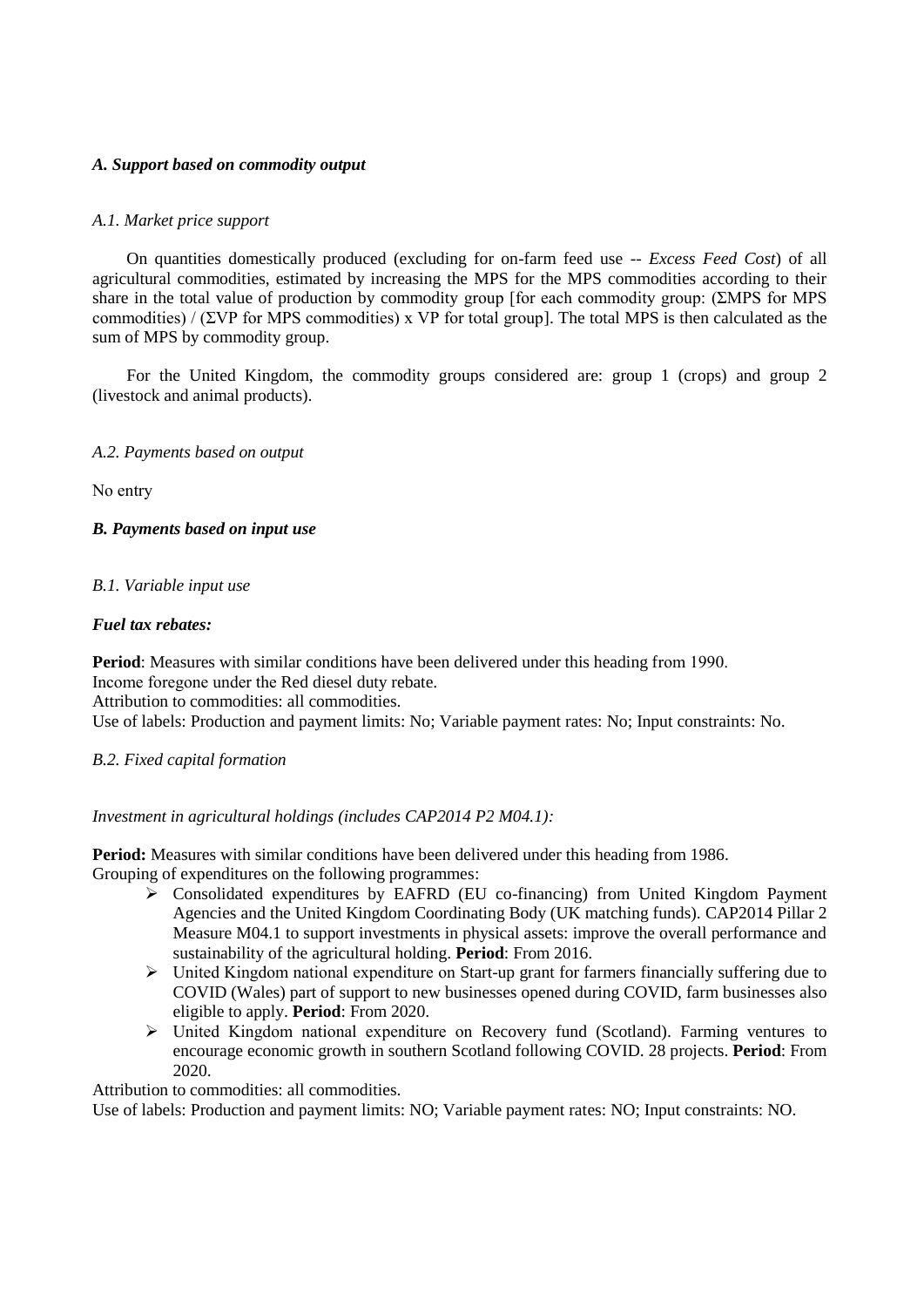# *Setting-up of young farmers (includes CAP2014 P2 M06.1):*

**Period**: Measures with similar conditions have been delivered under this heading from 2009. Consolidated expenditures by EAFRD (EU co-financing) from United Kingdom Payment Agencies and the United Kingdom Coordinating Body (UK matching funds). CAP2014 Pillar 2 Measure M06.1 to provide business start-up aid for young farmers and small farms and a one off payment to farmers eligible for the small farmers scheme who permanently transfer their holding to another farmer. Attribution to commodities: *all commodities.*

Use of labels: Production and payment limits: NO; Variable payment rates: NO; Input constraints: NO.

# *Other capital grants:*

**Period**: Measures with similar conditions have been delivered under this heading from 1986. Grouping of expenditures on the following programmes:

- $\geq$  United Kingdom national expenditure on Farm Business Improvement Scheme (Northern Ireland). **Period**: From 2017.
- United Kingdom national expenditure on Others (Environmental Farming Scheme (Northern Ireland) **Period**: From 2018.

Attribution to commodities: *all commodities.*

Use of labels: Production and payment limits: No; Variable payment rates: No; Input constraints: No.

# *Drainage:*

**Period**: Measures with similar conditions have been delivered under this heading from 1986. United Kingdom national expenditure on land improvement through drainage.

Attribution to commodities: *all commodities.*

Use of labels: Production and payment limits: No; Variable payment rates: No; Input constraints: No.

# *Restoring agricultural production potential damaged by natural disasters and introducing appropriate prevention instruments CAP2014 P2 M05*

Grouping of expenditures on the following programmes*:* 

- United Kingdom national expenditure on Farming Recovery fund in England: **Period**: From 2019. The Fund provides help to farmers whose agricultural land has been affected by flooding that is declared a natural disaster by the Government. Covers cost of repair and reinstatement to return land/infrastructure to the condition before the flood.
- Consolidated expenditures by EAFRD (EU co-financing) from United Kingdom Payment Agencies and the United Kingdom Coordinating Body (UK matching funds). CAP2014 Pillar 2 Measure M05 to support to investments needed to restore production potential and introduce prevention actions. **Period**: From 2016.

Attribution to commodities: all commodities. Use of labels: Production and payment limits: NO; Variable payment rates: NO; Input constraints: NO.

# *Investments in physical assets CAP2014 P2 M04.3 (50%) (M04.3 is allocated as follows 1/2 in PIF20 + 1/4 in GSSEJA + 1/4 in GSSEJB) if no details available entire CAP2014 P2 M04*

## **Period**: From 2016.

Consolidated expenditures by EAFRD (EU co-financing) from United Kingdom Payment Agencies and the United Kingdom Coordinating Body (UK matching funds). CAP2014 Pillar 2 Measure M04.3 to support investments in physical assets: improve the overall performance and sustainability of the agricultural holding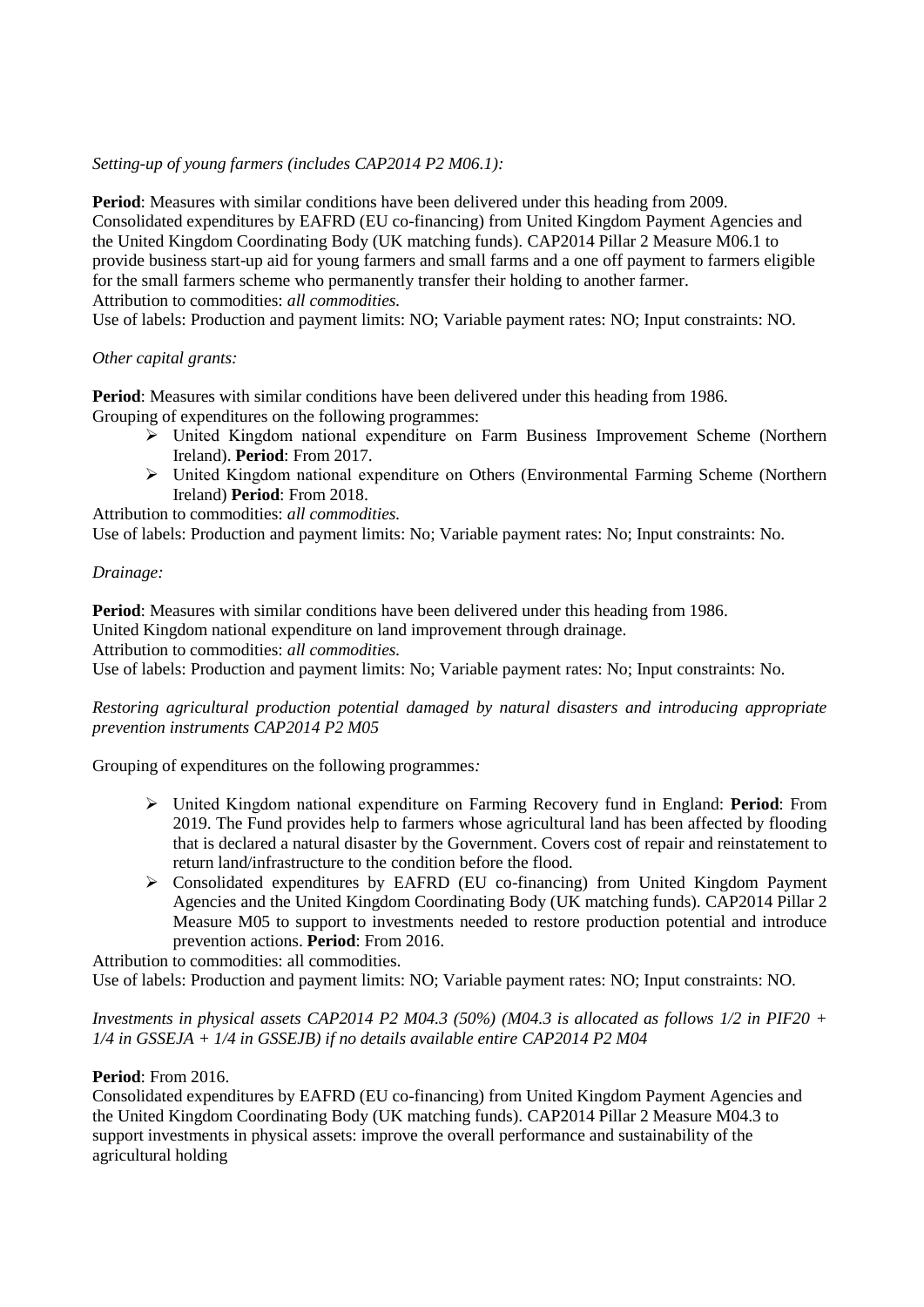Attribution to commodities: *all commodities.*

Use of labels: Production and payment limits: NO; Variable payment rates: NO; Input constraints: NO.

## *B.3. On-farm services*

## *Pest and disease control:*

**Period**: Measures with similar conditions have been delivered under this heading from 1986. Pest and disease control expenditure.

Attribution to commodities: all commodities.

Use of labels: Production and payment limits: No; Variable payment rates: No; Input constraints: No.

# *Setting-up of farm relief and farm management services (includes CAP2014 P2 M02.2 when available):*

**Period**: Measures with similar conditions have been delivered under this heading from 2001. Consolidated expenditures by EAFRD (EU co-financing) from United Kingdom Payment Agencies and the United Kingdom Coordinating Body (UK matching funds). CAP2014 Pillar 2 Measure M02.2 to promote the setting up of farm management, farm relief and farm advisory services, Attribution to commodities: all commodities.

Use of labels: Production and payment limits: No; Variable payment rates: No; Input constraints: No.

*Advisory services farm management and farm relief services (includes CAP2014 P2 M02.1 or P2 M02 total if no details available)*

## **Period**: From 2017.

Consolidated expenditures by EAFRD (EU co-financing) from United Kingdom Payment Agencies and the United Kingdom Coordinating Body (UK matching funds). CAP2014 Pillar 2 Measure M02.1 to help farmers, young farmers benefit from the use of advisory services for the improvement of the economic and environmental performance as well as the climate friendliness and resilience of their holding, enterprise and/or investment; fixed payment per advice.

Attribution to commodities: all commodities.

Use of labels: Production and payment limits: No; Variable payment rates: No; Input constraints: No.

# *C. Payments based on current area planted/animal numbers/revenues/incomes, production required*

## *Less-favoured area payments from 2000 (includes CAP2014 P2 M13):*

**Period**: Measures with similar conditions have been delivered under this heading from 2000.

Consolidated expenditures by EAFRD (EU co-financing) from United Kingdom Payment Agencies and the United Kingdom Coordinating Body (UK matching funds). CAP2014 Pillar 2 Measure M13 Less *favoured areas support schemes* (UK) per ha payment for continued agricultural land use and help preserve the farmed upland environment by ensuring that land in LFAs is managed in a sustainable way. These schemes provide support to livestock farmers in less favoured areas on a current basis. They provide support for agriculture in less favoured areas for its contribution to rural society and to the managed environment of uplands by compensating hill farmers for the difficulties of farming in less favoured areas. These replaced the HLCA, which was headage based. These less favoured areas schemes are expressly prohibited from being headage based; they are area based and on a current year basis. Part of Pillar II of the CAP2014.

Attribution to commodities: *all commodities*.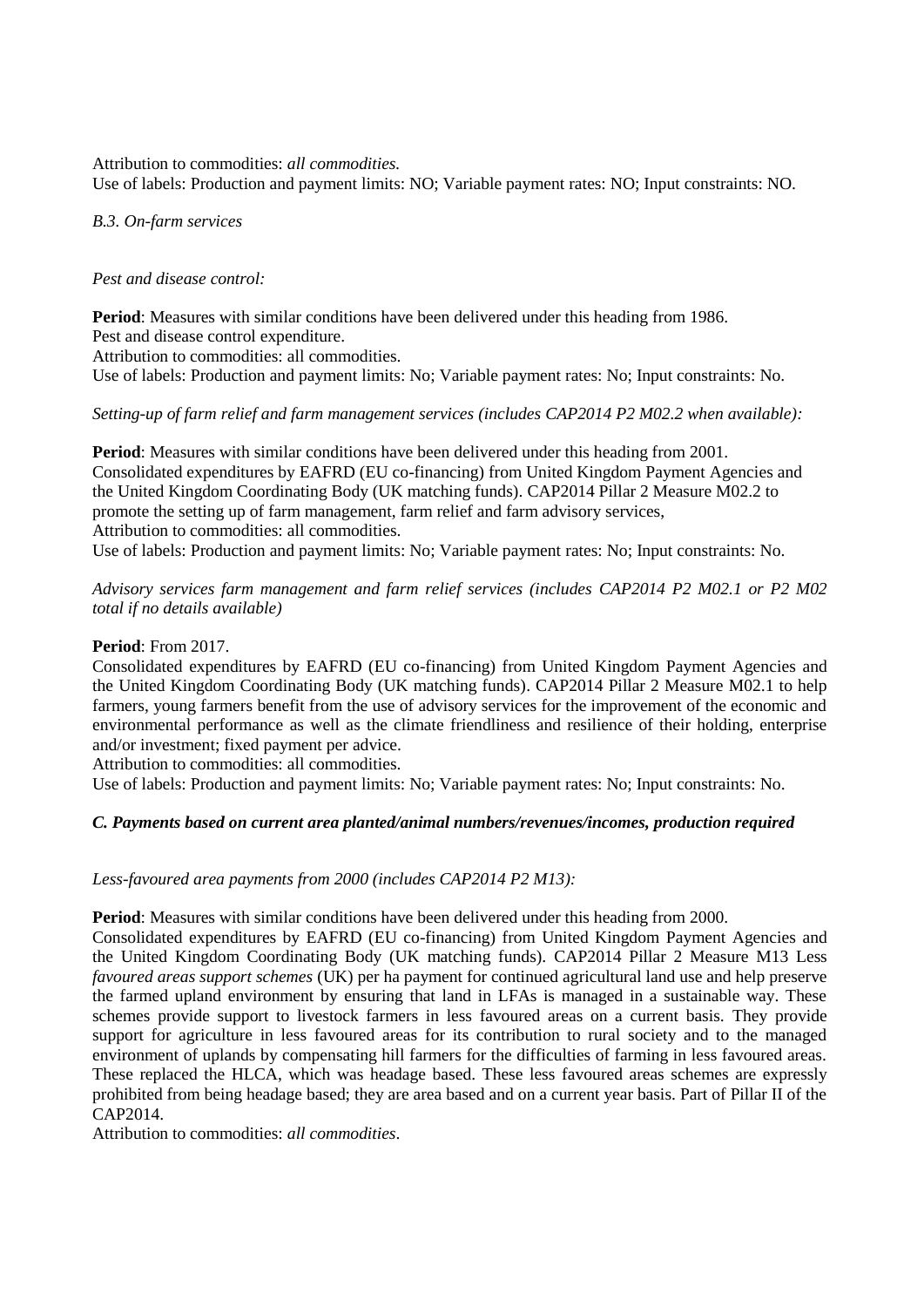Use of labels: Production and payment limits: Yes; Variable payment rates: No; Input constraints: Voluntary.

## *Payments to organic farming (includes CAP2014 M11):*

**Period**: Measures with similar conditions have been delivered under this heading from 1997.

Consolidated expenditures by EAFRD (EU co-financing) from United Kingdom Payment Agencies and the United Kingdom Coordinating Body (UK matching funds). CAP2014 Pillar 2 Measure M11 per hectare payments to farmers over five years on land being converted to organic production. The payment rate varies between less favoured areas (LFAs) and non-LFAs and decreases over time. Any agricultural land not already in organic production is eligible to enter the scheme. Existing organic farmers may also benefit when converting new land. The scheme is voluntary and there is a limit of a minimum of 1 hectare up to a maximum of 300 hectares per holding.

Attribution to commodities: all commodities.

Use of labels: Production and payment limits: No; Variable payment rates: No; Input constraints: Voluntary, organic production standards.

#### *Maintenance of protected/environmentally sensitive areas:*

**Period**: Measures with similar conditions have been delivered under this heading from 1989.

United Kingdom national expenditure on *Environmentally Sensitive Area* ( (ESA's) payments per hectare of land entered into the scheme to farmers to adopt agricultural practices which will safeguard and enhance the rural environment and create improvements in public access to areas of particularly high landscape, wildlife or historic value which are threatened by changes in farming practices. Payment rates in each Environmentally Sensitive Area (ESA) vary according to local economic conditions.

Attribution to commodities: all commodities.

Use of labels: Production and payment limits: No; Variable payment rates: No; Input constraints: Voluntary.

#### *Environmentally friendly production:*

**Period**: Measures with similar conditions have been delivered under this heading from 1994. Grouping of United Kingdom national expenditure on the following programmes*:* 

- *Environmental Stewardship Scheme* (England): **Period**: From 2005. Opened 2005 with first per ha payments in 2006. An agri-environment scheme which provides funding to farmers and other land managers in England who deliver effective environmental management on their land. There are three strands to the scheme: *entry-level* and *organic entry-level*, both of which are paid per hectare, and the *higher-level strand* for which payments depend on the options chosen. All participants in the higher-level have to be in either entry-level and organic entrylevel. It replaces the *Environmental Sensitive Areas Scheme* in England and the *Countryside Stewardship Scheme*. Its primary objectives are to:
	- conserve wildlife (biodiversity)
	- maintain and enhance landscape quality and character
	- protect the historic environment and natural resources
	- promote public access and understanding of the countryside
	- natural resource protection
- *Tir Glastir* (Wales): **Period** from 2012. *Tir Glastir* is a sustainable land management scheme, jointly funded by the Welsh government and the EU (adjustment has been made accordingly). Introduced in 2012, this scheme replaces Tir Gofal and Tir Cynnal (Wales) from 2014.
- Countryside Management (Northern Ireland).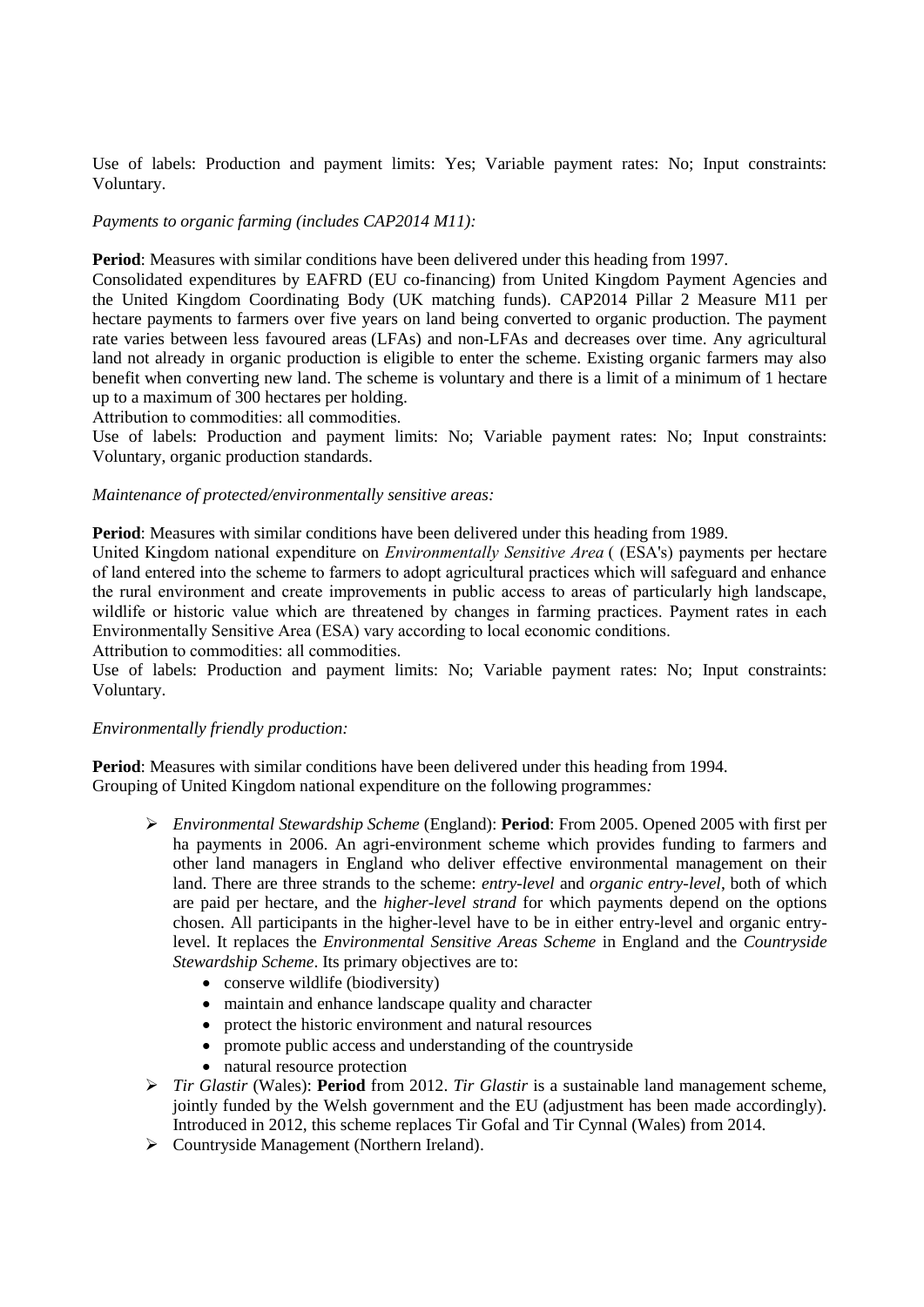Attribution to commodities: all commodities.

Use of labels: Production and payment limits: No; Variable payment rates: No; Input constraints: Voluntary animal welfare.

## *Animal welfare payments (includes CAP2014 P2 M14):*

**Period**: Measures with similar conditions have been delivered under this heading from 2010.

Consolidated expenditures by EAFRD (EU co-financing) from United Kingdom Payment Agencies and the United Kingdom Coordinating Body (UK matching funds). CAP2014 Pillar 2 Measure M14 Animal welfare payments.

Attribution to commodities: all livestock.

Use of labels: Production and payment limits: No; Variable payment rates: No; Input constraints: Voluntary animal welfare.

*Agri-environment-climate CAP2014 P2 M10 based on area:*

## **Period**: From 2016.

Consolidated expenditures by EAFRD (EU co-financing) from United Kingdom Payment Agencies and the United Kingdom Coordinating Body (UK matching funds). CAP2014 Pillar 2 Measure M10. Use of labels: Production and payment limits: NO; Variable payment rates: NO*,* Input constraints: voluntary: environment.

## *D. Payments based on non-current area planted/animal numbers/revenues/incomes-production required*

No entry

# *E. Payments based on non-current area planted/animal numbers/revenues/incomes-production not required*

## *Single Payment Scheme (regional)*

#### **Period**: From 2005.

European Agricultural Guarantee Fund (EAGF) expenditure on the CAP Pillar 1 Single Payment Scheme. Phased out and replaced by the Basic Payment Scheme of the CAP 2014-20.

Use of labels: Production and payment limits: yes; Variable payment rates: NO*,* Input constraints: mandatory.

*Basic Payment Scheme (BPS)*

## **Period**: From 2015.

European Agricultural Guarantee Fund (EAGF) expenditure on the CAP Pillar 1 Basic Payment Scheme. Introduced by the CAP 2014-20.

Use of labels: Production and payment limits: yes; Variable payment rates: NO*,* Input constraints: mandatory

*Payments for agricultural practices beneficial for the climate and the environment - greening*

**Period:** From 2015.

European Agricultural Guarantee Fund (EAGF) expenditure on the CAP Pillar 1 Greening. Introduced by the CAP 2014-20.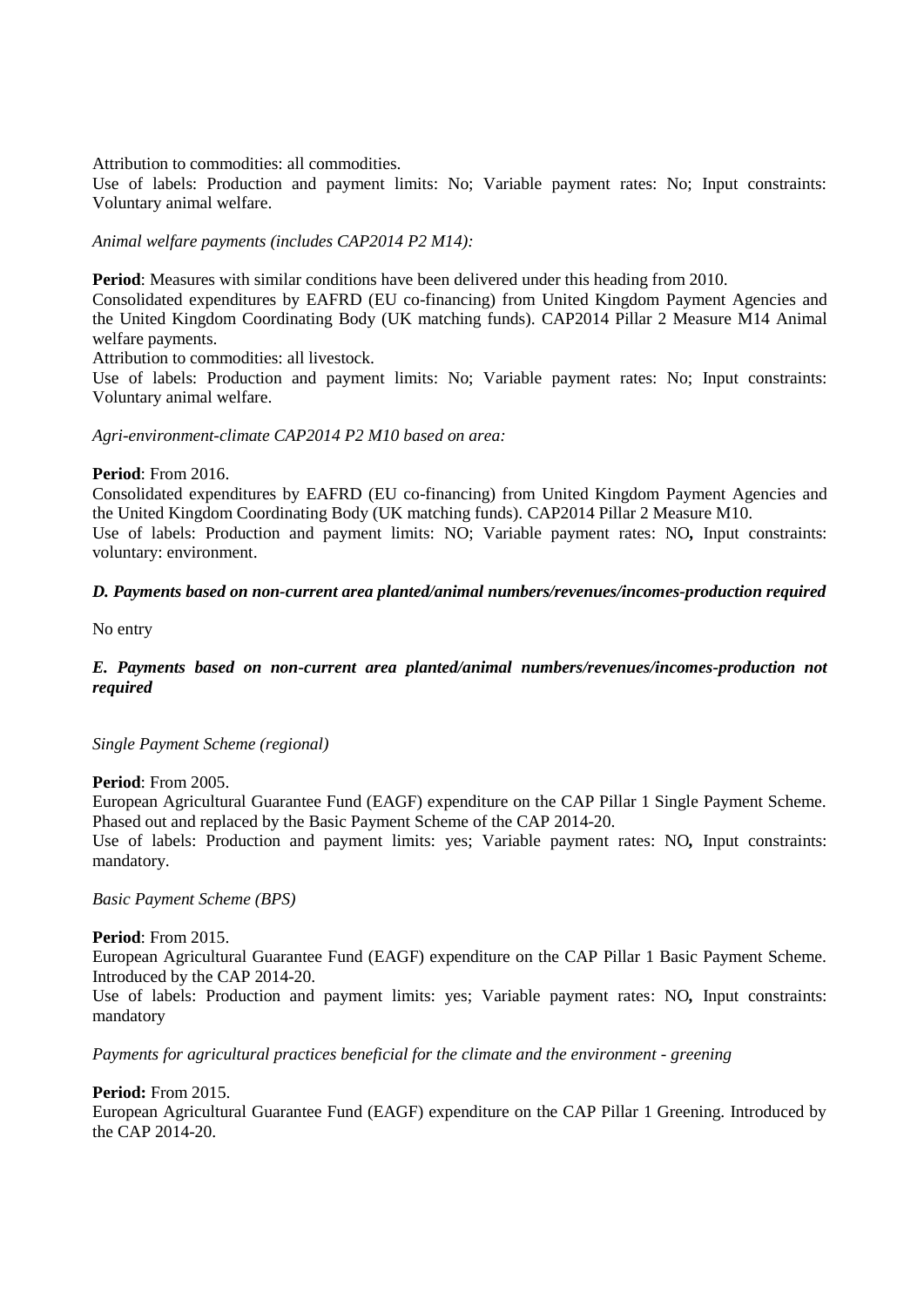Use of labels: Production and payment limits: yes; Variable payment rates: NO*,* Input constraints: mandatory

#### *Redistributive payment*

#### **Period:** From 2014.

European Agricultural Guarantee Fund (EAGF) expenditure on the CAP Pillar 1 Redistributive Payment Use of labels: Production and payment limits: yes; Variable payment rates: NO*,* Input constraints: mandatory

## *Payments for young farmers*

## **Period**: From 2015.

European Agricultural Guarantee Fund (EAGF) expenditure on the CAP Pillar 1 Young farmer scheme/ Use of labels: Production and payment limits: yes; Variable payment rates: NO*,* Input constraints: mandatory

## *F. Payments based on non-commodity criteria*

## *F.1. Long-term resource retirement*

## *Afforestation:*

**Period**: Measures with similar conditions have been delivered under this heading from 1990. United Kingdom national expenditure on Farm woodlands and forestry: payments per hectare to encourage farmers to convert productive agricultural land to woodlands.

Use of labels: Production and payment limits: No; Input constraints: Voluntary other.

## *F.2. Specific non-commodity output*

## *Biodiversity*

Period: Measures with similar conditions have been continued from 1989 under this heading.

Grouping of United Kingdom national expenditure on the following programmes*:* 

- *Habitat scheme*: payments per hectare for helping farmers to create or enhance certain valuable habitats over 10 or 20 years by taking land out of agricultural production, or introducing extensive grazing, and managing it for the benefit of wildlife. The scheme is targeted to land coming out of the former voluntary 5-year set-aside scheme, land suitable for conversion to salt marsh, and land alongside watercourses and lakes in six pilot areas.
- *Moorlands scheme*

Attribution to commodities: all commodities. Use of labels: Production and payment limits: No; Input constraints: Voluntary environmental.

# *Landscape payments (includes CAP2014 M04.4)*

## **Period**: From 2017.

Consolidated expenditures by EAFRD (EU co-financing) from United Kingdom Payment Agencies and the United Kingdom Coordinating Body (UK matching funds). CAP2014 Pillar 2 Measure M04.4 on non productive investments linked to the achievement of agri- environment -climate objectives as pursued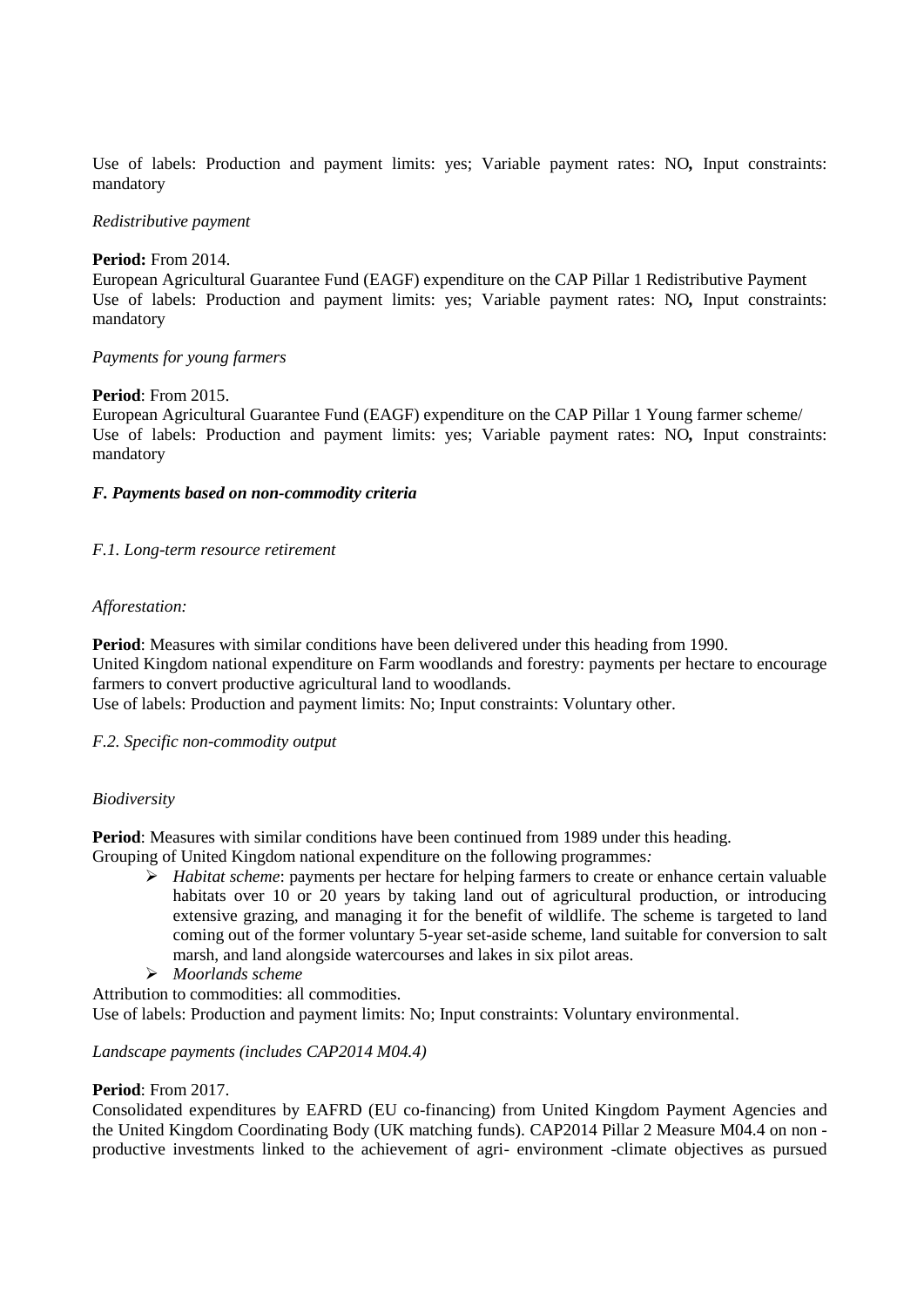under this regulation, including biodiversity conservation status of species and habitat as well as enhancing the public amenity value of a Natura 2000 area or other high nature value systems to be defined in the programme.

Use of labels: Production and payment limits: NO; Input constraints: voluntary: environment

## *G. Miscellaneous payments*

*UK dairy fund*

**Period**: From 2015. United Kingdom national expenditure on the UK dairy fund.

*Miscellaenous Farm Recovery Fund (flooding) - England*

#### **Period**: From 2020.

United Kingdom national expenditure on The Farming Recovery Fund that supports the cost of repair and reinstatement, to return the land and/or infrastructure to the condition it was in before the natural disaster. Only certain uninsurable recovery works are eligible for funding, including:

- repairing stone walls, fences, gates and gateways, tracks and bridges;
- restoring land by removing debris, re-cultivating and reseeding with grass or cover crop. United Kingdom expenditure**.**

*State Aid* 

United Kingdom national expenditure on measures qualifying for State Aid.

## **III.2 Percentage PSE**

 $[100 \times (III.1) / ((I) + (Sum of A2 to G))]$ 

## **III.3 Producer NPC:**

For all agricultural commodities the Producer NPC is estimated as a weighted average of the producer NPC calculated for the individual MPS commodities and shown in Table 4. For each commodity Producer  $NPC =$  [domestic price received by producers (at the farm gate) + unit payments based on output] / border price (also at the farm gate).

## **III.4 Producer NAC**

 $[1 / (100 - (III.2)) \times 100]$ 

## **IV. General Services Support Estimate (GSSE)**

Total budgetary expenditure to support general services provided to agriculture [Sum of H to M].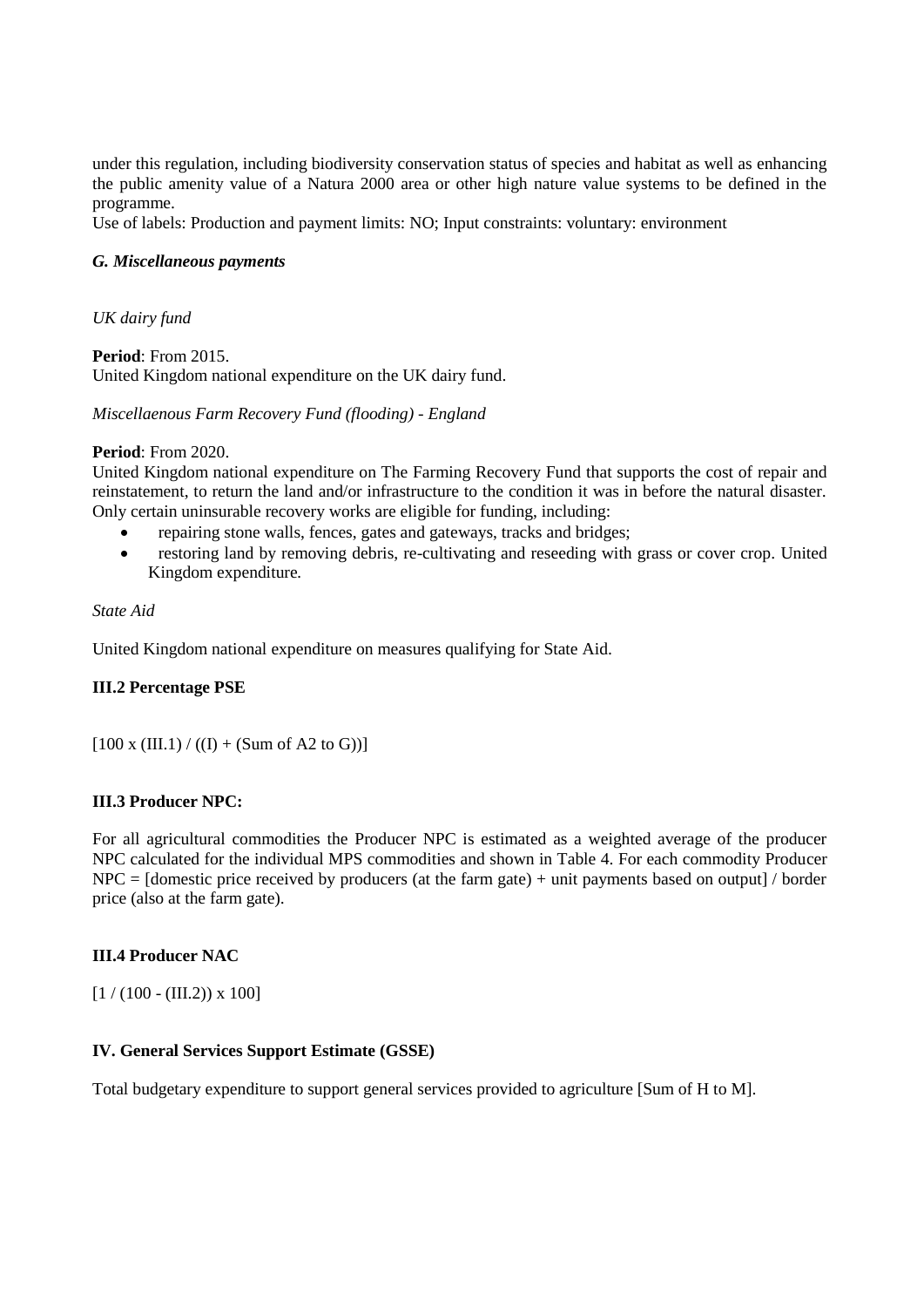# *H. Agricultural knowledge and innovation system (old H. Research and development)*

## *H.1 Agricultural knowledge generation:*

#### *Research*

**Period:** Measures with similar conditions have been delivered under this heading from 1986. United Kingdom national expenditure on research and development (R&D) activities related to agriculture, irrespective of the institution (private or public, ministry, university, research centre or producer groups) where they take place, the nature of the research (scientific, institutional, etc.), or its purpose. The provider of the research can be public or private sector. Payments are made to eligible private or public services provided to agriculture generally, including policies where primary agriculture is the main beneficiary.

*H.2. Agricultural knowledge transfer:*

*H2.a. education*

## *Agricultural schools:*

**Period**: Measures with similar conditions have been delivered under this heading from 1986. United Kingdom national expenditure on Agricultural schools.

#### *H2.b. extension services*

## *Vocational training:*

**Period**: Measures with similar conditions have been delivered under this heading from 2002.

United Kingdom national expenditure on The *Vocational Training Scheme* (VTS) that provides funding of up to 75% of eligible costs for vocational training activities that contribute to an improvement in the occupational skill and competence of farmers and other persons involved in forestry and farming activities and their conversion (i.e. diversification into non farming or forestry activities, or a change from one type of agricultural activity to another). It ended June 2006. The VTS supports training which aims to:

- prepare farmers for the qualitative reorientation of production (improving the quality or scope of production in an environmentally sensitive manner);
- improve the skills base in the agricultural (including horticultural) and forestry sectors;
- improve the economic situation for farming, horticulture and forestry;
- improve competitiveness;
- strengthen the rural economy;
- further diversification;
- promote production practices which maintain and enhance the landscape:
- protect the environment;
- adopt best practice in relation to hygiene standards and animal welfare;
- promote forest management practices that improve the economic, ecological or social functions of forests.
- $\triangleright$  Various training expenditures.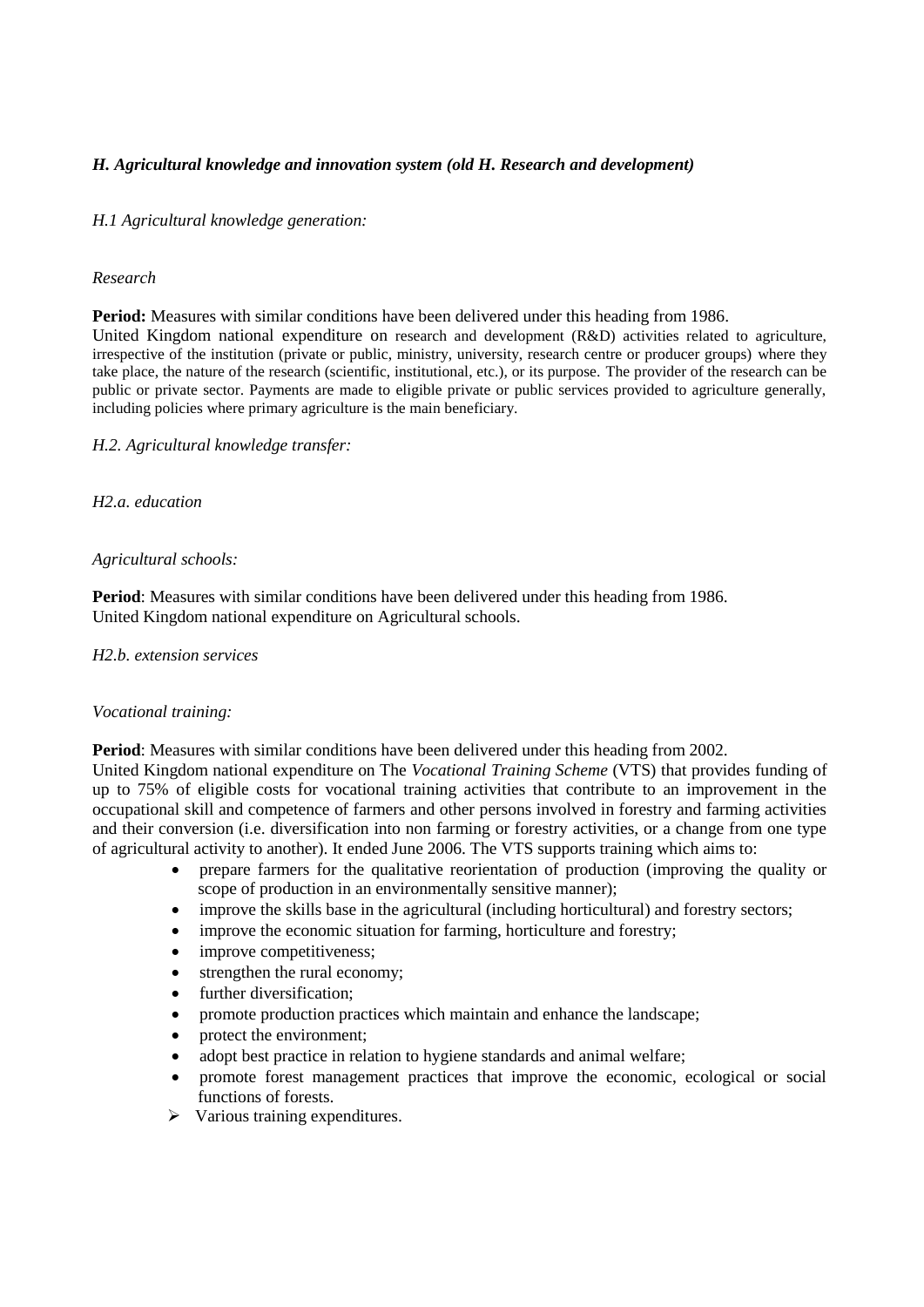# *CAP2014 P2 M01 and CAP2014 P2 M02.3*

## **Period:** From 2017.

Consolidated expenditures by EAFRD (EU co-financing) from United Kingdom Payment Agencies and the United Kingdom Coordinating Body (UK matching funds). CAP2014 Pillar 2 Measures M01 and M02.3 on the following programmes:

- $\triangleright$  Promote the training of advisors. Paid per three years period for the training of advisors
- $\triangleright$  Knowledge.
- *CAP2014 P2 M20*

## **Period:** From 2017.

Consolidated expenditures by EAFRD (EU co-financing) from United Kingdom Payment Agencies and the United Kingdom Coordinating Body (UK matching funds). CAP2014 Pillar 2 Measures M20 for Technical assistance.

# *I. Inspection and control*

*I.1. Agricultural product safety and inspection:*

# *Official controls*

**Period:** From 2016. United Kingdom national expenditure on Official controls.

## *I.2. Pest and disease inspection and control:*

## *Inspection services:*

**Period**: Measures with similar conditions have been delivered under this heading from 1996. Grouping of United Kingdom national expenditure on programmes that fund Pest and disease control of agricultural inputs and outputs (control at the primary agriculture level) and public funding of veterinary

*I.3. Input control:*

## *Industrial & Biological Inputs inspection and control*

(for the farming sector) and phytosanitary services.

## **Period**: From 2017.

United Kingdom national expenditure on inspection and control of industrial and biological inputs. Payments to eligible private or public services provided to agriculture generally, including policies where primary agriculture is the main beneficiary.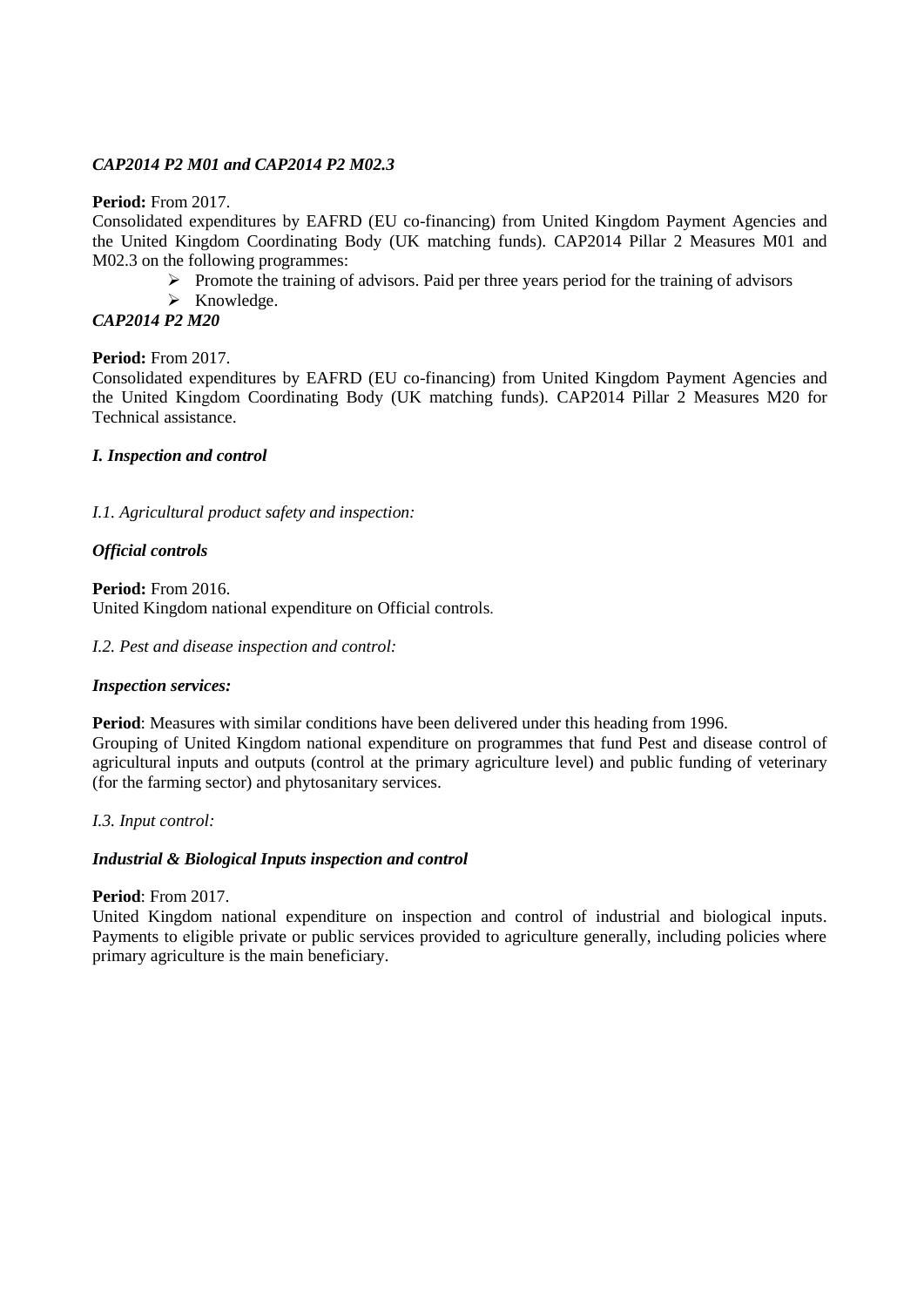# *J. Development and maintenance of infrastructure:*

# *J.1. Hydrological infrastructure*

*Investments in physical assets CAP2014 P2 M04.3 (25%) (M04.3 is allocated as follows: 1/2 in PIF20 + 1/4 in GSSEJA + 1/4 in GSSEJB)*

**Period**: From 2019.

Consolidated expenditures by EAFRD (EU co-financing) from United Kingdom Payment Agencies and the United Kingdom Coordinating Body (UK matching funds). CAP2014 Pillar 2 Measures M04.3 on infrastructure related to the development, modernisation or adaptation of agriculture and forestry, including access to farm and forest land, land consolidation and improvement, and the supply and saving of energy and water.

*J.2. Storage, marketing and other physical infrastructure*

*Investments in physical assets CAP2014 P2 M04.3 (25%) (M04.3 is allocated as follows: 1/2 in PIF20 + 1/4 in GSSEJA + 1/4 in GSSEJB)*

## **Period**: From 2019.

Consolidated expenditures by EAFRD (EU co-financing) from United Kingdom Payment Agencies and the United Kingdom Coordinating Body (UK matching funds). CAP2014 Pillar 2 Measures M04.3 on infrastructure related to the development, modernisation or adaptation of agriculture and forestry, including access to farm and forest land, land consolidation and improvement, and the supply and saving of energy and water.

*J.3. Institutional infrastructure*

## *Co-operation including CAP2014 P2 M16*

#### **Period**: From 2017.

Consolidated expenditures by EAFRD (EU co-financing) from United Kingdom Payment Agencies and the United Kingdom Coordinating Body (UK matching funds). CAP2014 Pillar 2 Measure M16 for cooperation.

*J.4. Farm restructuring*

*CAP2014 P2 M06.2 + M06.4 and M06.5*

## **Period**: From 2017.

Consolidated expenditures by EAFRD (EU co-financing) from United Kingdom Payment Agencies and the United Kingdom Coordinating Body (UK matching funds). CAP2014 Pillar 2 Measures M06.2, M06.4 and M06.5:

 $\triangleright$  Support granted to micro- and small enterprises and natural persons in rural areas, as well as to farmers or members of a farm household to invest in the creation and development of nonagricultural activities;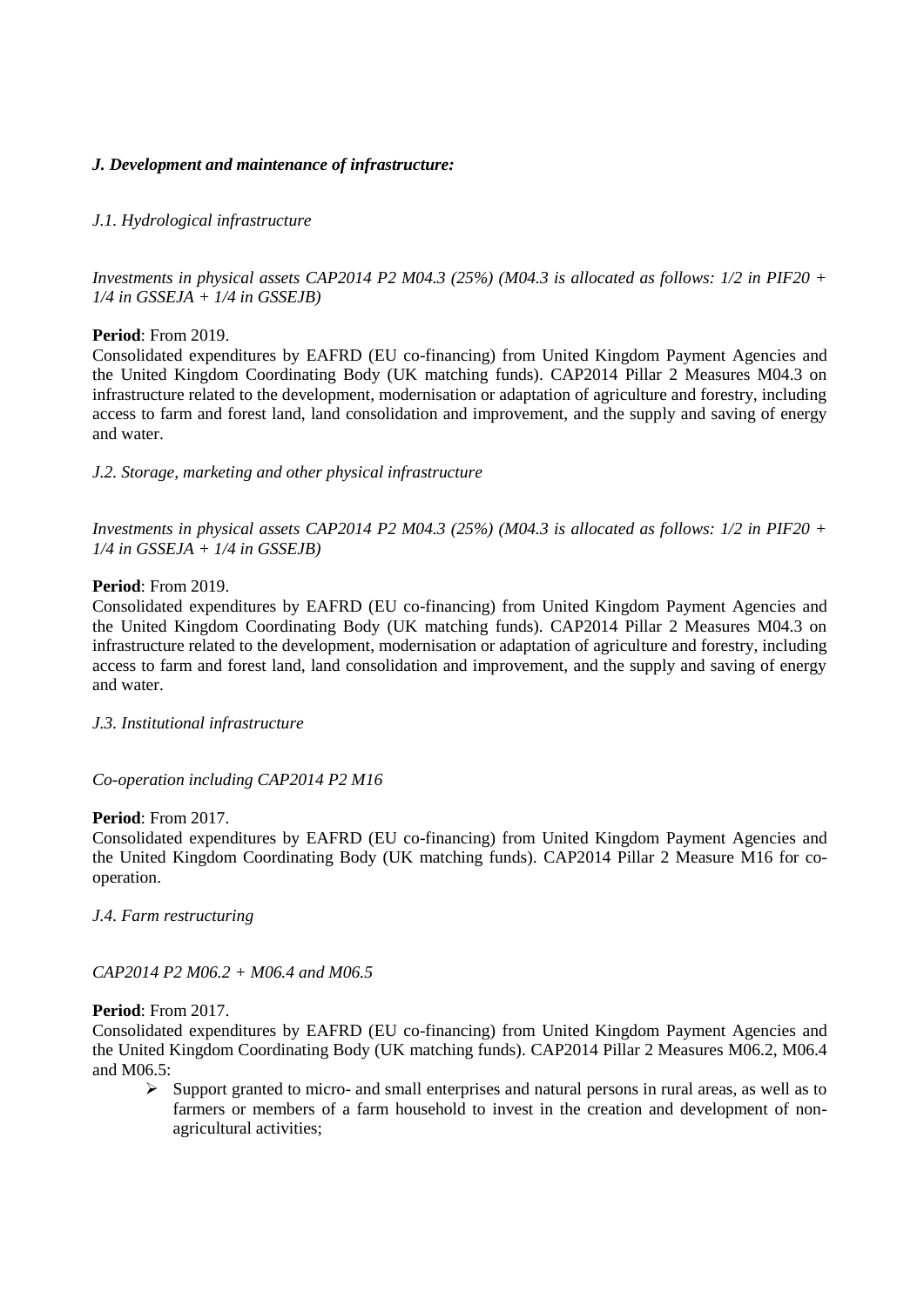$\triangleright$  Annual payments or one-off payments for farmers eligible for the small farmers scheme who permanently transfer their holding to another farmer;

## *K. Marketing and promotion (old L. Marketing and promotion):*

*K.1. Collective schemes for processing and marketing:*

*Investments in physical assets CAP2014 P2 M04.2*

## **Period**: From 2017.

Consolidated expenditures by EAFRD (EU co-financing) from United Kingdom Payment Agencies and the United Kingdom Coordinating Body (UK matching funds). CAP2014 Pillar 2 Measure M04.2 for *Investments in physical assets.*

*Producer groups Fruits and vegetable CAP2014 P1 05 02 08 03*

## **Period**: From 2017.

European Agricultural Guarantee Fund (EAGF) expenditure on the CAP Pillar 1 Operational funds for producer organisations in the Fruits and vegetable sector through interventions in agricultural markets.

## *K.2. Promotion of agricultural products*

## *Processing and marketing:*

**Period**: Measures with similar conditions have been continued under this heading from 1986. United Kingdom national expenditure on Marketing and promotion.

## *Promotion of agro-food products*

#### **Period**: From 2017.

European Agricultural Guarantee Fund (EAGF) expenditure on the CAP Pillar 1 programme for the promotion of agro-food products through interventions in agricultural markets.

#### *Beekeeping*

## **Period**: 2017.

European Agricultural Guarantee Fund (EAGF) expenditure on the CAP Pillar 1 programme on beekeeping through interventions in agricultural markets.

## *L. Cost of public stockholding*

#### *Private storage and market measures milk and milk products*

#### **Period**: From 1986.

European Agricultural Guarantee Fund (EAGF) expenditures on the CAP Pillar 1 interventions in agricultural markets: sum of Private and public storage of skimmed-milk powder, Private storage for butter and for cheese. Expenditure is reported in 2017 and 2018.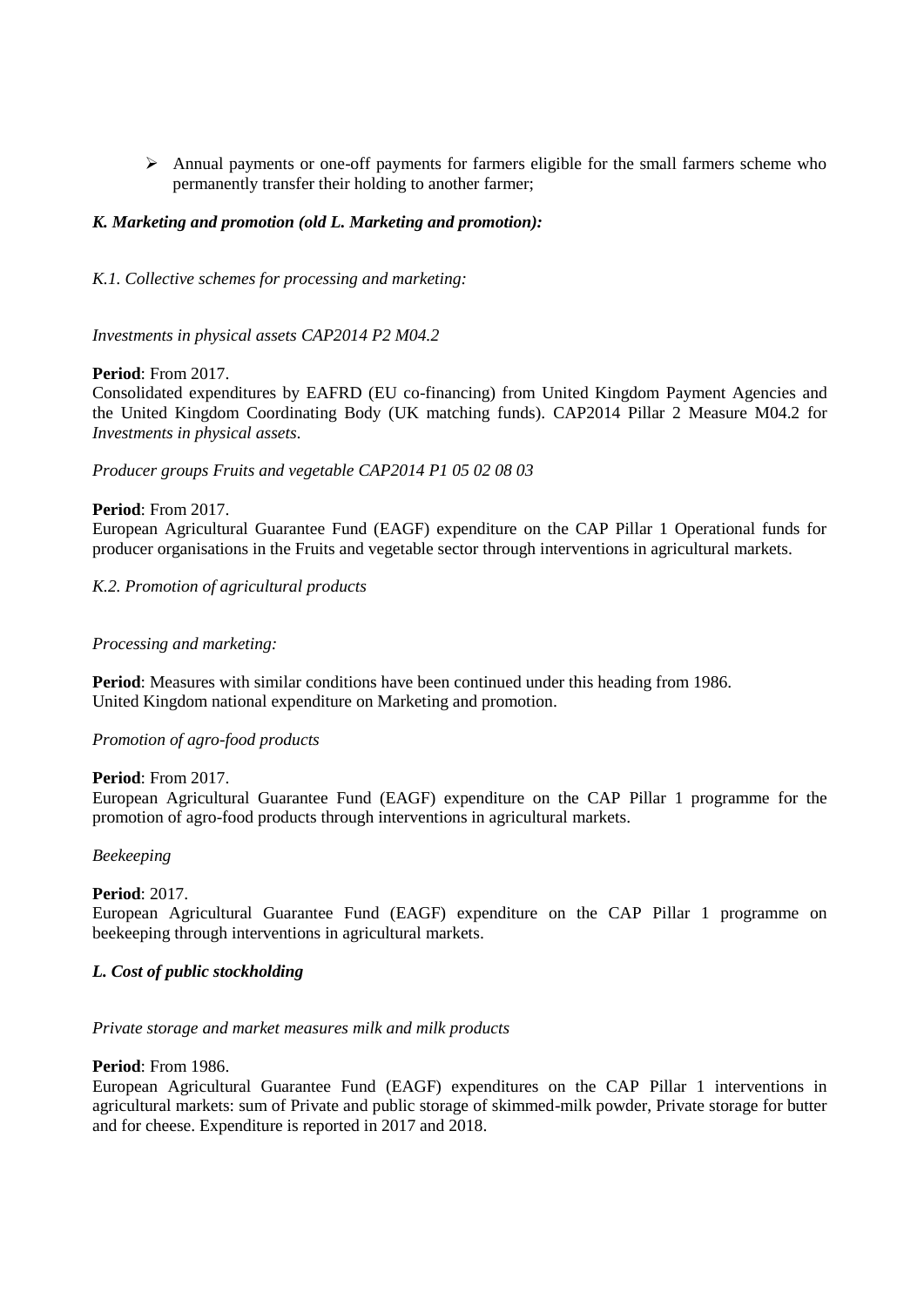## *Private storage pigmeat*

# **Period**: From 2014.

European Agricultural Guarantee Fund (EAGF) expenditures on the CAP Pillar 1 interventions in agricultural markets for private storage in the pigmeat sector. Expenditure is reported in 2017.

# *M. Miscellaneous*

No entry

# **V.1 Consumer Support Estimate (CSE)**

# *N. Transfers to producers from consumers (-)*

Transfers associated with market price support on all domestically produced commodities, estimated by increasing the transfers calculated for the MPS commodities according to their share in the total value of production  $[(N.1) / (I.1) \times 100]$ .

*N.1. Of which MPS commodities:* Sum of the values of transfers from consumers to producers associated with market price support for the MPS commodities as calculated in Tables 4.1 to 4.13

# *O. Other transfers from consumers (-)*

Transfers to the budget associated with market price support on the quantities imported of domestically produced commodities, estimated by increasing the transfers calculated for the MPS commodities according to their share in the total value of production by commodity group [for each commodity group: (Σ OTC for MPS commodities) / (ΣVP for MPS commodities) x VP for total group; the total OTC is then calculated as the sum of OTC by commodity group. For the list of commodity groups, see Section A.1. Market Price Support within this Table 1]..

*O.1. Of which MPS commodities:* Sum of the transfers to the budget associated with market price support on the quantities imported of the MPS commodities as calculated in Tables 4.1 to 4.13.

# *P. Transfers to consumers from taxpayers*

## *P.1. Commodity specific transfers to consumers:*

## *School milk*

**Period:** From 2017.

European Agricultural Guarantee Fund (EAGF) expenditures on the CAP Pillar 1 interventions in agricultural markets (Budget line 05 02 12 08) to maintain and promote consumption of milk products by school children. Phased out from 2017 and replaced by school schemes. Attribution to commodities: milk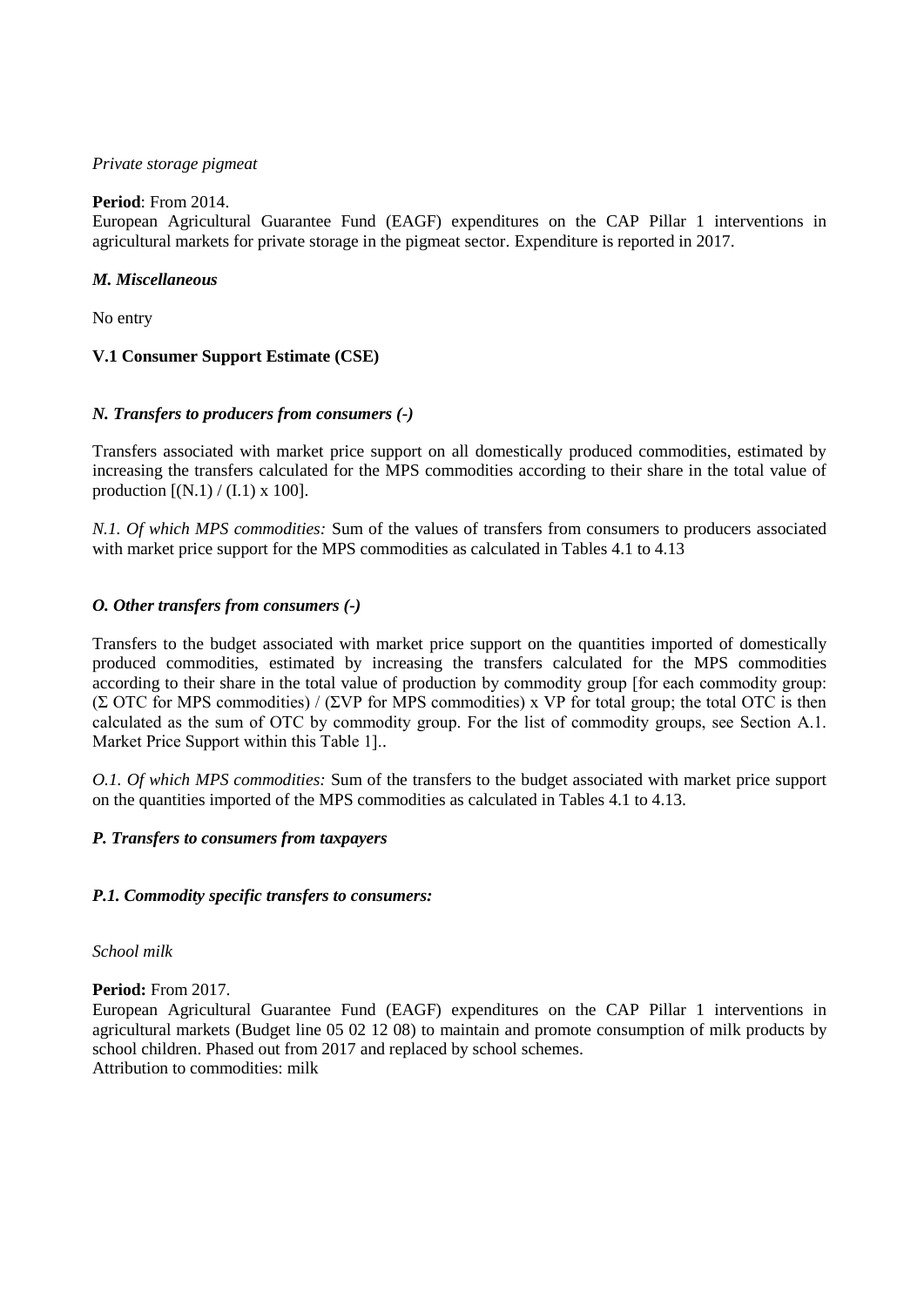## *P.2. Non-commodity specific transfers to consumers*

#### *School schemes*

## **Period**: From 2017

European Agricultural Guarantee Fund (EAGF) expenditures on the CAP Pillar 1 interventions in agricultural markets. Beginning in 2018, outlays for both the school milk (EU Budget line 05 02 12 08) and the school fruit and vegetable scheme (EU Budget line 05 02 08 12) (not used in the UK) were consolidated and widened to more farm products to maintain and promote their consumption by school children under this budget item (Budget line 05 02 18).

## *Domestic food aid*

## **Period**: From 2020.

United Kingdom national expenditure on Food Aid (England) Programme will be delivered through charity partners including WRAP, FareShare and other food distributors, building on generosity of the food industry

## *Q. Excess Feed Cost:*

Associated with market price support on quantities of domestically produced crops and used on-farm as feed as calculated (Sum of Excess Feed Cost in the MPS Tables 4.1, 4.3 and 4.4).

## **V.2 Percentage CSE**

 $[100 \text{ x } (V.1) / ((II) + (P))]$ 

## **V.3 Consumer NPC**

For all agricultural commodities the consumer NPC is estimated as a weighted average of the consumer NPC calculated for the individual MPS commodities and shown in Table 2. For each commodity consumer NPC = domestic price paid by consumers (at the farm gate)/ border price (also at the farm gate).

## **V.4 Consumer NAC**

 $[(1 / (100 - (V.2)) \times 100]$ 

## **VI. Total Support Estimate**

 $[(III.1) + (IV) + (P)]$  and  $[(R) + (S) - (T)]$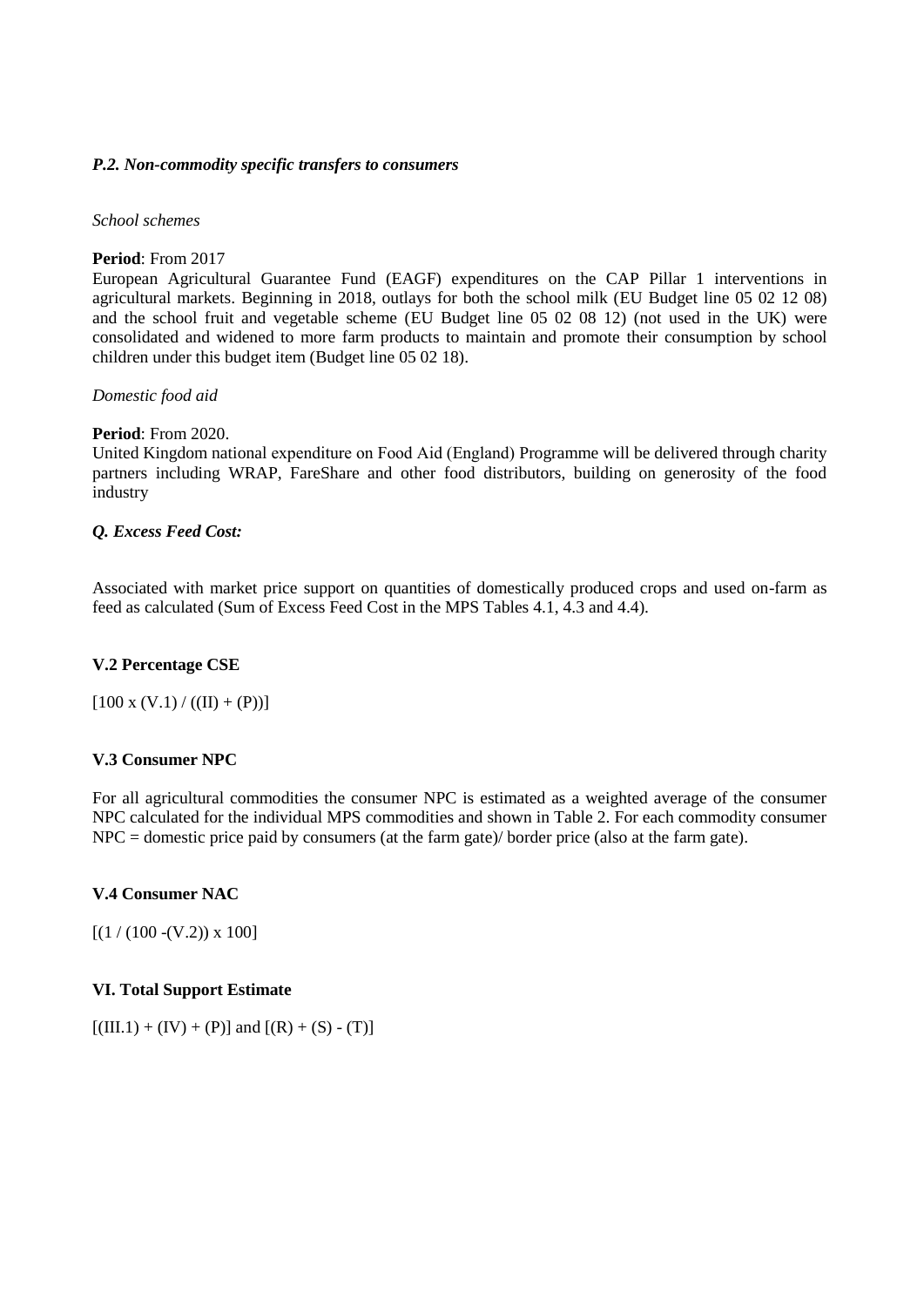# *R. Transfers from consumers [(N)+(O)]*

# *S. Transfers from taxpayers [(III.1)-(N)+(IV)+(P)]*

# *T. Budget revenues [(O)]*

## **Sources**

[1] All production, consumption and value of production data are sourced from DEFRA's Agriculture in the United Kingdom (AUK) publication. Production, consumption and value data are mutually consistent for each commodity. [www.gov.uk/government/collections/agriculture-in-the-united-kingdom](https://eur02.safelinks.protection.outlook.com/?url=http%3A%2F%2Fwww.gov.uk%2Fgovernment%2Fcollections%2Fagriculture-in-the-united-kingdom&data=04%7C01%7CMorvarid.BAGHERZADEH%40oecd.org%7C3bf8f3b091424a3c875f08d9743a8cc6%7Cac41c7d41f61460db0f4fc925a2b471c%7C0%7C0%7C637668617089649458%7CUnknown%7CTWFpbGZsb3d8eyJWIjoiMC4wLjAwMDAiLCJQIjoiV2luMzIiLCJBTiI6Ik1haWwiLCJXVCI6Mn0%3D%7C1000&sdata=5VJtZFV3blNmhFnrUJdZckeA3ykVuheUxQRJFLHIM9Y%3D&reserved=0)

Consumption data cover Total domestic use: (domestic production  $+$  imports  $-$  exports). These data sourced at AUK are comparable with data sourced at the Economic Accounts for Agriculture (EAA).

Commodity notes:

- All cereal production and consumption is harvested production.
- Sugar: Sugar beet data are provided in "refined equivalent".
- All livestock data are provided as produced primarily for meat, i.e. home killed production and will exclude work in progress, trade of live animals, and gross fixed capital formation.
- All milk and egg data are provided as production/supply for human consumption.
- Milk: The volume/consumption of milk has been converted from million litres to thousand tonnes using a standard conversion factor.
- Eggs: The volume/consumption of eggs has been converted from million dozen to thousand tonnes using a standard conversion factor.

[2] Market Price Differential (MPD): European Union MPD – sourced in the European Union calculations of support indicators. see Definitions and sources for European Union tables 4-1 to 4-21 http://stats.oecd.org/wbos/fileview2.aspx?IDFile=0870f8af-f85b-4a0e-8581-7f8b6ead7745

[3] Budgetary expenditures include CAP expenditure (the EU funded a. European Agricultural Guarantee Fund (EAGF), b. European Agricultural Fund for Rural Development (EAFRD) and the United Kingdom Exchequer matched funding) and c. United Kingdom national expenditure.

CAP expenditure (a. and b.) consolidate data sourced from the United Kingdom Coordinating Body for a) the European Agricultural Guarantee Fund (EAGF), and b) the European Agricultural Fund for Rural Development (EAFRD) and the United Kingdom Exchequer matched funding.

- a CAP EAGF Public expenditure is EU funded expenditure for the United Kingdom. The data for the EAGF expenditure are sourced from the United Kingdom Co-ordinating Body (UKCB) who are responsible for submitting EAGF financial expenditure declarations to the EU.
- b Consolidated expenditures by EAFRD (EU co-financing) from United Kingdom Payment Agencies and the United Kingdom Co-ordinating Body (United Kingdom matching funds).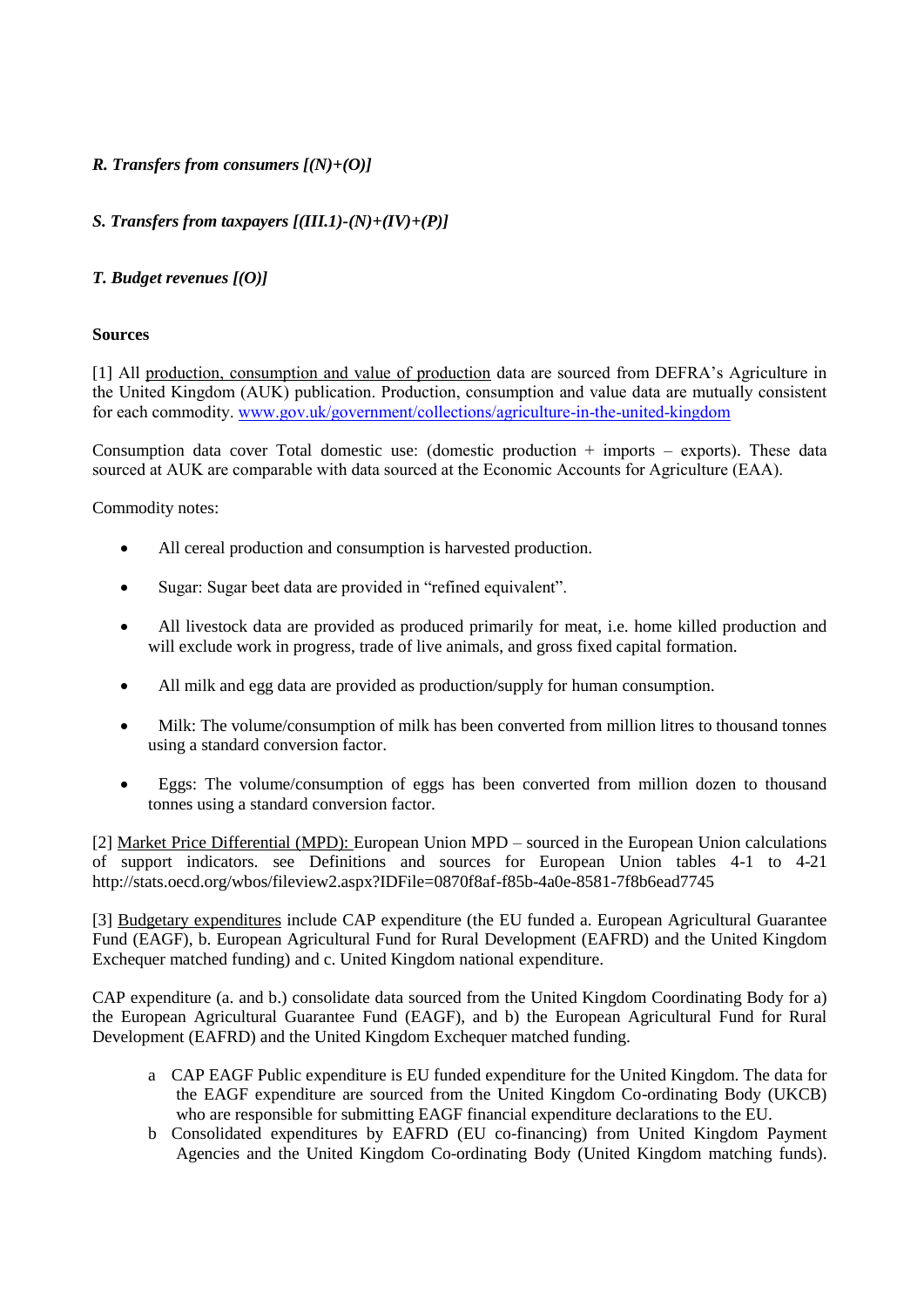EAFRD Data are sourced from the individual Payment Agencies\* and from the United Kingdom Coordinating Body (UKCB), which reports to the European Commission on behalf of the United Kingdom. When available, submeasure level expenditures have been sourced from the Payment Agencies.

c United Kingdom national expenditure include non-CAP-funded Government expenditures for the Agricultural Sector and are sourced at DEFRA and Other Government Departments

\*United Kingdom Payment Agencies: Rural Payment Agency (RPA) in England, Department of Agriculture, Environment and Rural Affairs (DAERA) in Northern Ireland, Welsh Government (WG) Welsh Assembly Government in Wales, Scottish Government (SG) in Scotland.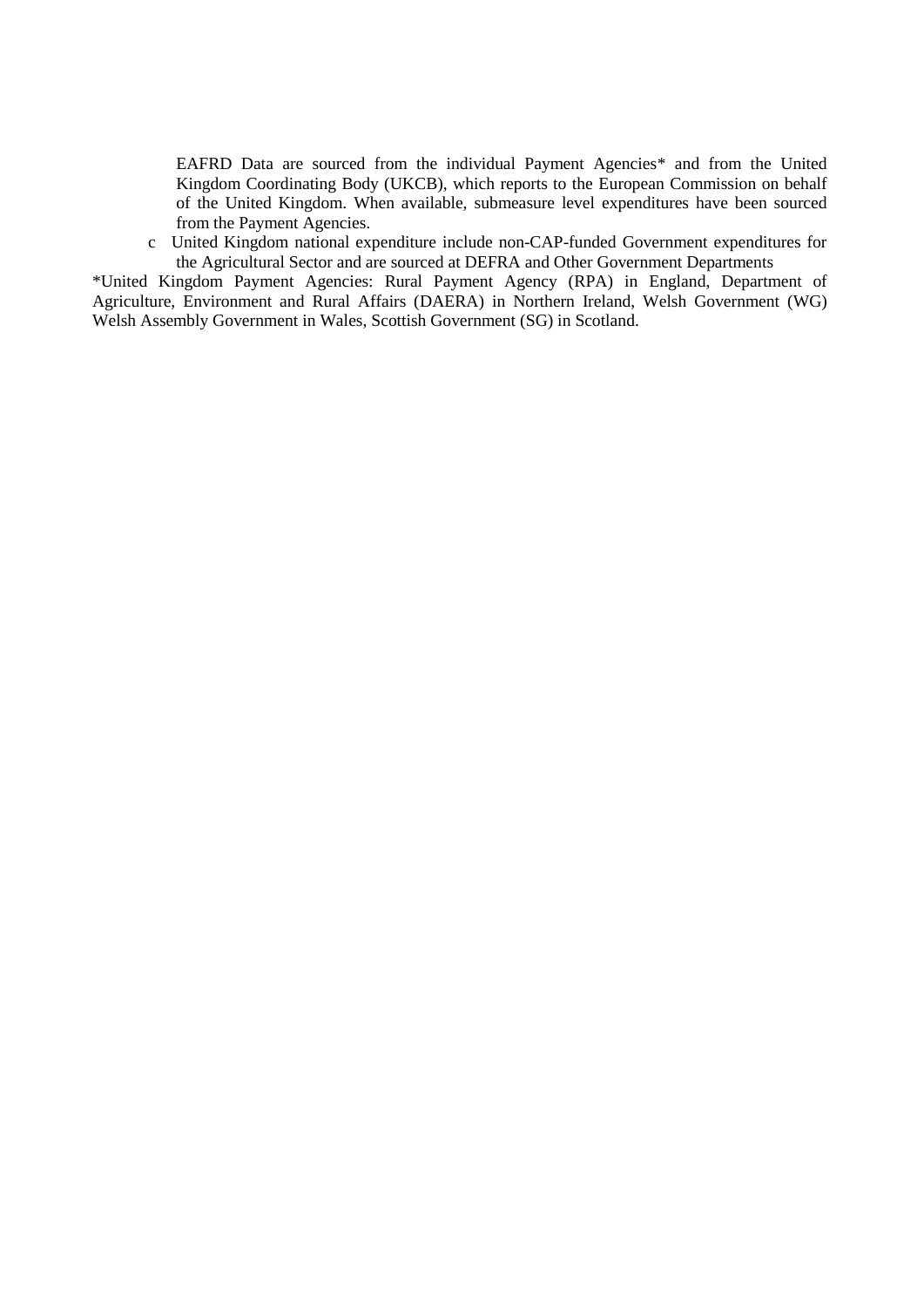# **TABLE 2. UNITED KINGDOM: BREAKDOWN OF PSE BY COMMODITY SPECIFICITY AND OTHER TRANSFERS**

All data sets in Table 2 to come from Tables 1 and 3.1 to 3.13 where definitions are included.

## **Definitions:**

## *I. Producer Single Commodity Transfers (producer SCT):*

The annual monetary value of gross transfers from consumers and taxpayers to agricultural producers, measured at the farm level, arising from policy measures directly linked to the production of a single commodity such that the producer must produce the designated commodity in order to receive the payment. This includes policies where payments are specified on a per-commodity basis [Sum of SCTs for individual commodities from Tables 3.1-3.13].

*Percentage producer SCT*: is the commodity SCT expressed as a share of gross farm receipts for the specific commodities (including support in the denominator). This indicator can be expressed for the total SCT (Table 2), or for a specific commodity (Table 3.1 to 3.13).

%SCT = 100\* SCT / (Value of production<sub>COM</sub> + A.2<sub>COM</sub> + B<sub>COM</sub> + C<sub>COM</sub> + D<sub>COM</sub>)

*Share in Total PSE (%): SCT*<sub>SHARE</sub> =  $100*$  SCT / PSE

## *II. Group commodity transfers (GCT):*

The annual monetary value of gross transfers from consumers and taxpayers to agricultural producers, measured at the farm gate level, arising from policy measures whose payments are made on the basis that one or more of a designated list of commodities is produced. That is, a producer may produce from a set of allowable commodities and receive a transfer that does not vary with respect to this decision  $IGCT =$  $B$ GROUP +  $C$ GROUP +  $D$ GROUP].

#### *Share in Total PSE (%):*  $GCT_{SHARE} = 100* GCT / PSE$

*Transfers to specific groups of commodities:* the GCT indicator is calculated for the United Kingdom for the following groups of commodities:

• *All livestock:* This group includes policies directed at producers of livestock, including cattle, pigs, dairy, and poultry. Examples are measures for disease control, breeding improvement, compensating losses or manure handling, as well as some regional payments.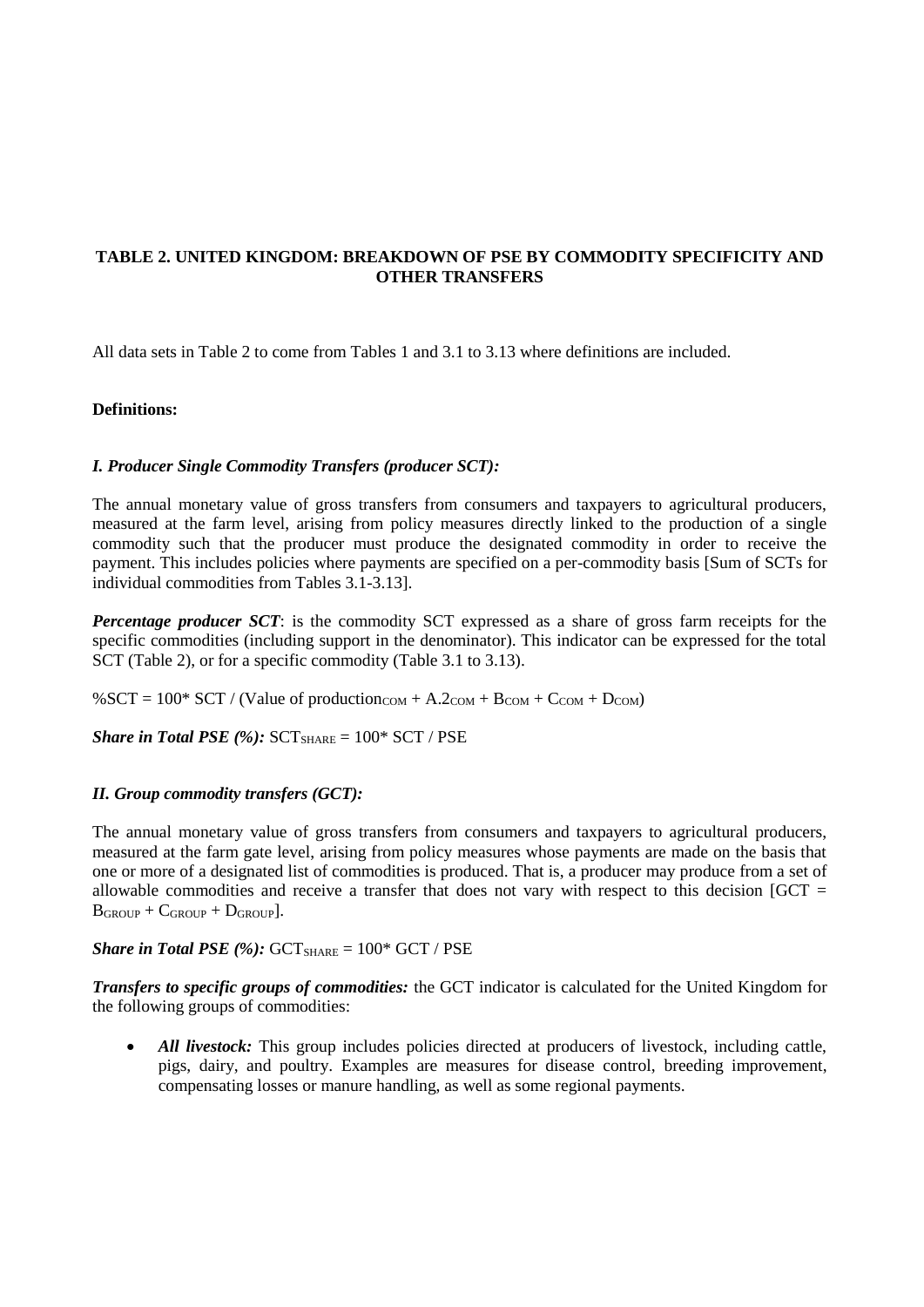# *III. All commodity transfers (ACT):*

The annual monetary value of gross transfers from consumers and taxpayers to agricultural producers, measured at the farm gate level, arising from policy measures that place no restrictions on the commodity produced but require the recipient to produce some commodity of their choice  $[ACT = C<sub>ALL</sub> + B<sub>ALL</sub> +$ D<sub>ALL</sub>].

*Share in Total PSE* (%):  $ACT_{SHARE} = 100*$   $ACT / PSE$ 

**IV. Other Transfers to Producers (OTP)**: the annual monetary value of gross transfers made under policies that do not fall in the above three cases (SCT, GCT, ACT). That is, payments that do not require any commodity production at all.  $[OTP = E + F + G]$ 

*Share in Total PSE*  $(\%)$ :  $\text{OTP}_{\text{SHARE}} = 100^* \text{ OTP} / \text{PSE}$ 

**V. Total PSE:**  $PSE = A + B + C + D + E + F + G = SCT + GCT + ACT + OTP$ 

*Percentage PSE:* %PSE=100\*PSE / (Total Value of Production at farm gate+A.2.+B+C+D+E+F+G)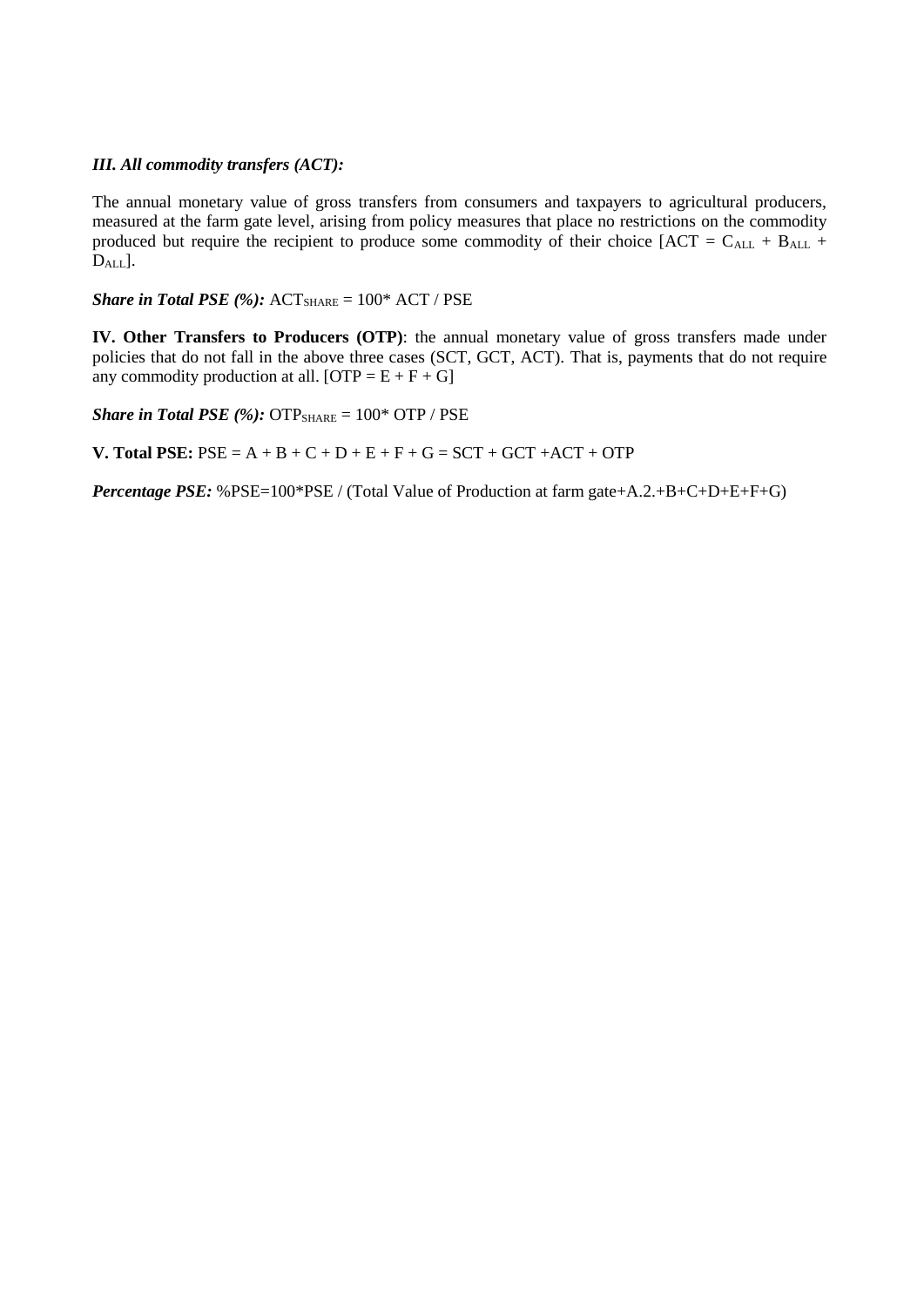# **TABLE 3. UNITED KINGDOM: PRODUCER COMMODITY SPECIFIC TRANSFERS BY COMMODITY**

Tables 3.1 to 3.13, provide information on Producer Single Commodity Transfers (PSCT) for the following commodities: wheat, barley, maize, oats, rapeseed, sugar, milk, beef and veal, pig meat, poultry meat, sheep meat, eggs and "other commodities". All data sets in the calculation SCT by commodity come from Tables 1 and 4.1 to 4.13 where definitions are included.

## **Definitions:**

## *I. Level of production:*

Data from respective commodity Tables  $4.1 - 4.13$  (Market Price Support tables)

## *II. Value of production (at farm gate):*

Data for respective commodity Tables  $4.1 - 4.13$  (Market Price Support tables)

## *III. Producer Single Commodity Transfers:*

Sum of transfers to respective single commodity in categories A, B, C and D, described below.

- *A. Support based on commodity output*
- *A1. Market Price Support* [Data for respective commodity from Table 4]
- *A2. Payments based on output*
- *B. Payments based on input use, single commodity*  $[B.1_{COM} + B.2_{COM} + B.3_{COM}]$

## *B1. Based on variable input use*

Payments based on variable input use  $(B.1_{COM})$  provided to respective single commodity [Data from Table 1].

#### *B2. Based on Fixed capital formation*

Payments based on fixed capital formation  $(B.2_{COM})$  provided to respective single commodity [Data from Table 1].

#### *B3. Based on on-farm services*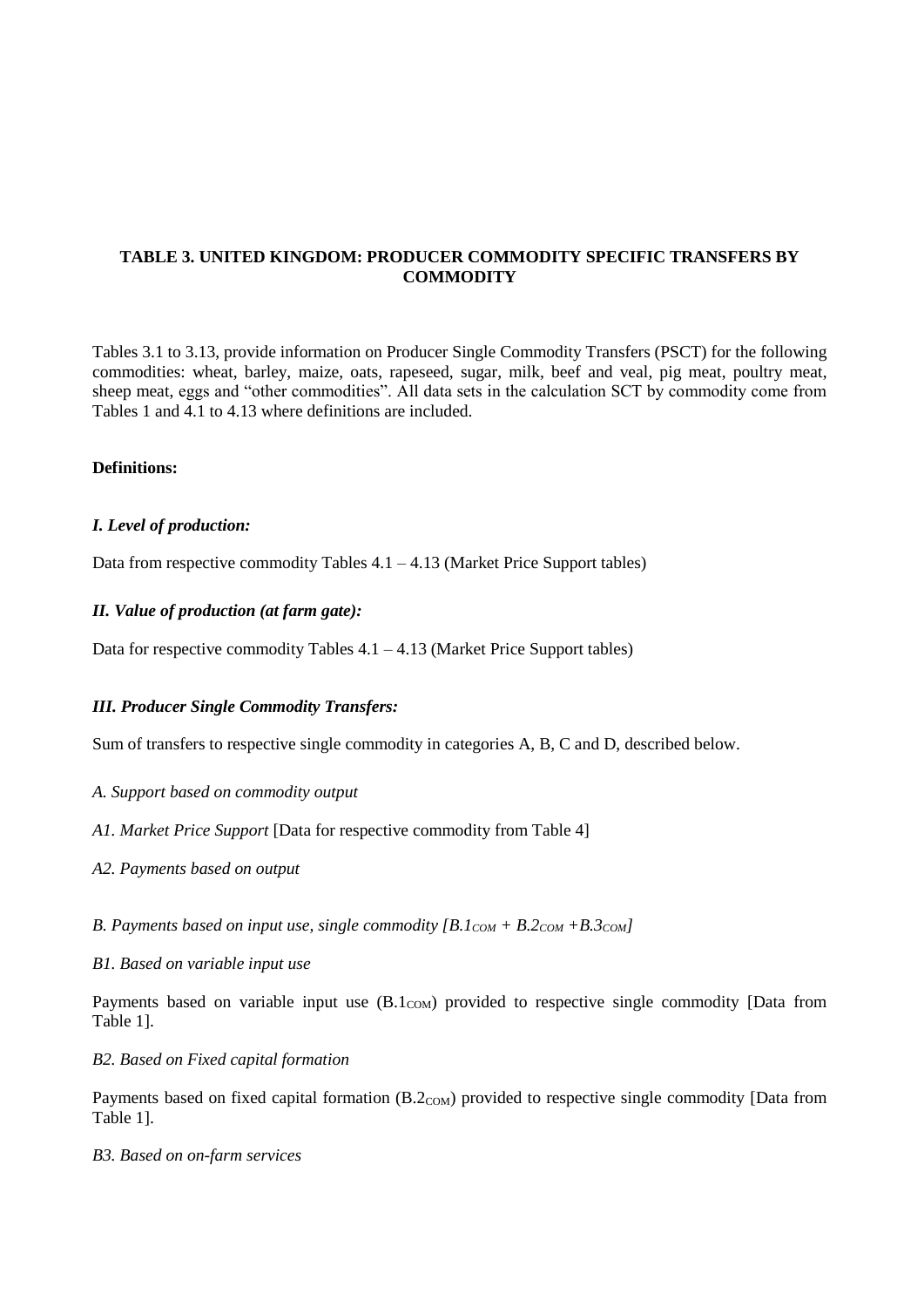Payments based on on-farm services  $(B.3_{COM})$  provided to respective single commodity [Data from Table 1].

# *C. Payments based on current A/An/R/I, production required, single commodity*

Payments based on current A/An/R/I (C<sub>COM</sub>) provided to respective single commodity [Data from Table 1].

*D. Payments based on non-current A/An/R/I, production required, single commodity*

# *IV. Percentage producer SCT :*

 $% SCT =100*(III) / ((II) + (A.2) + (B_{COM}) + (C_{COM}) + (D_{COM}))$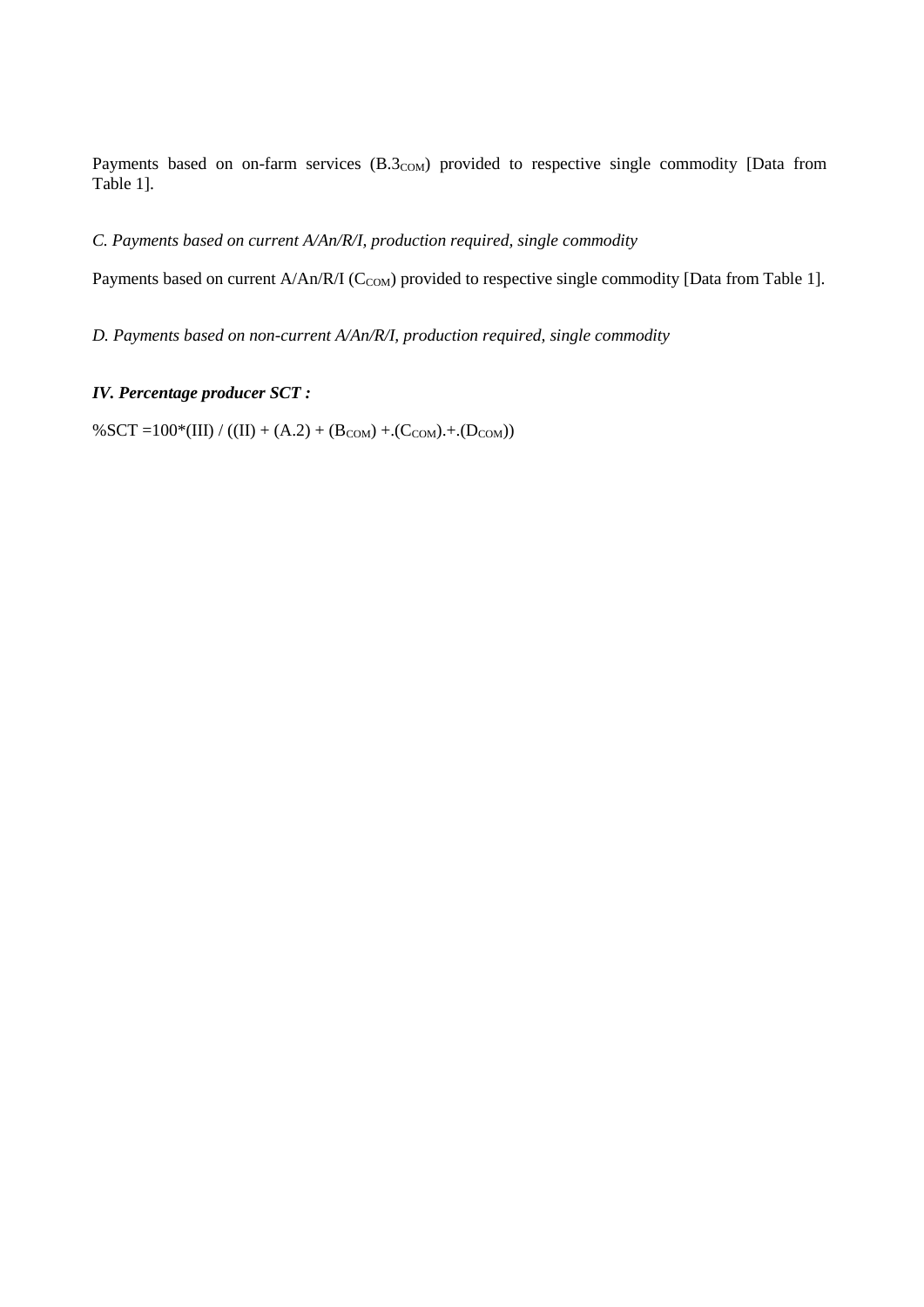## **TABLE 4. UNITED KINGDOM: MARKET PRICE SUPPORT AND CONSUMER SUPPORT ESTIMATE BY COMMODITY**

Tables 4.1 to 4.13, contain calculation of the Market Price Support (MPS) and Consumer Single Commodity Transfers (consumer SCT) for the following commodities: wheat, barley, maize, oats, rapeseed, sugar, milk, beef and veal, pig meat, poultry meat, sheep meat, eggs, and "other commodities". The data sets used in calculation of the MPS and consumer SCT by commodity are described below. Values for "other commodities" are derived using information on total Market Price Support and Value of Production, and individual commodity data.

## **All MPS commodities**

## *I. Level of production*

Total farm production

Source [1]

## *II. Producer prices (at farm gate)*

 $[II=(III)/(I)*1000]$ 

## *III. Value of production (at farm gate)*

Source [1]

## *IV. Level of consumption*

Source [1]

## *V. Consumption price (at farm gate)*

 $[V=II]$ 

## *VI. Value of consumption (at farm gate)*

 $[(IV) * (V) / 1000]$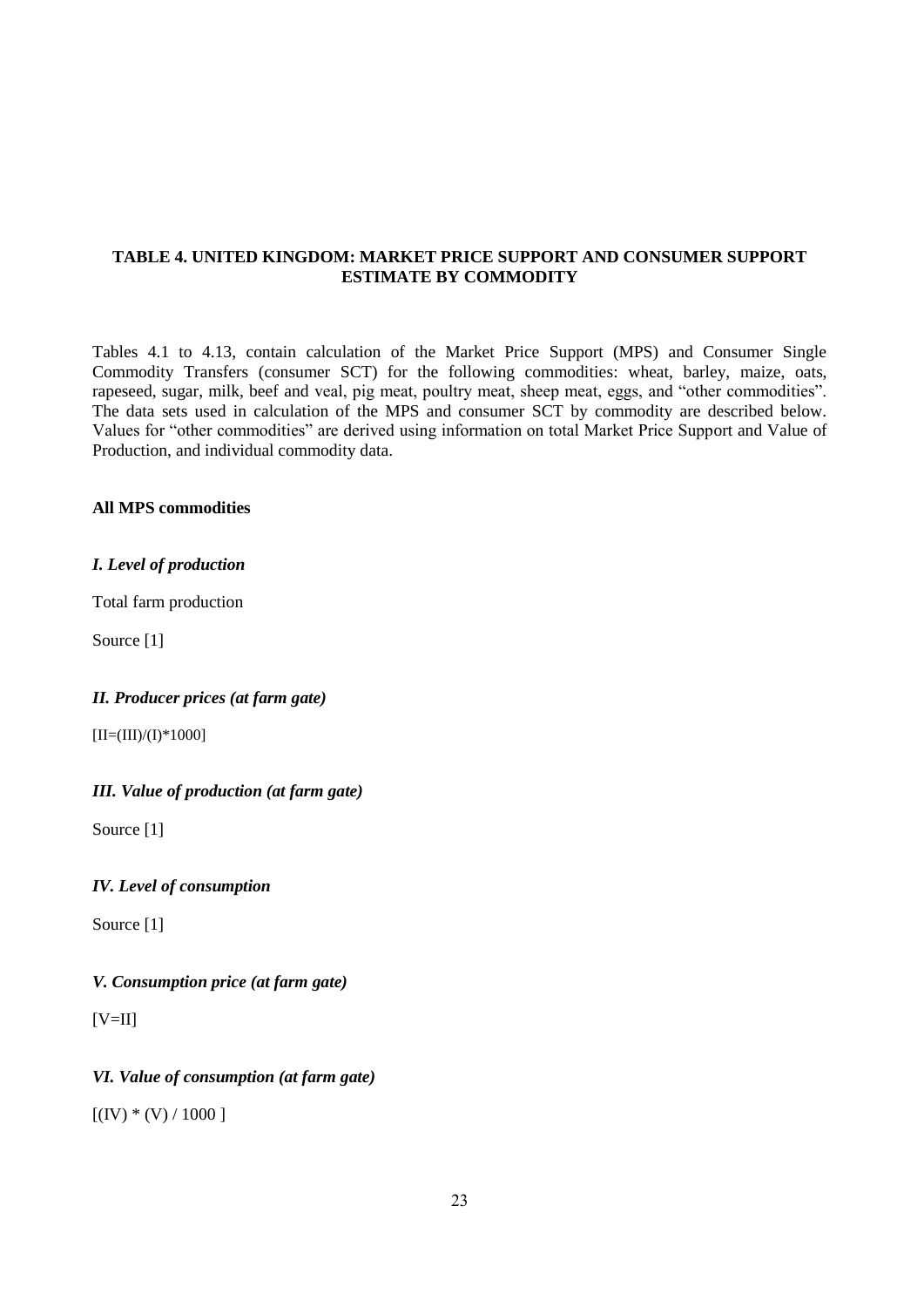# *VIII. Market price differential at the farm gate*

The EU MPD is used. Source [2]

#### *IX. Market transfers*

 $(IX.1) + (IX.2) - (IX.3)$  for feed crops

## *IX.1. Transfers to producers from consumers*

 $=$ IF((IV)>(I),(VIII)\*(I)/1000,(VIII)\*(IV)/1000)

### *IX.2. Other transfers from consumers*

 $=$ IF ((IV)<(I),0,((IV)-(I))\*(VIII)/1000) or the actual value of import tax revenues or.....

#### *IX.3. Excess feed cost*

 $=$ IF ((I.1)<I,(I.1)\*(VIII)/1000,0)

## *X Budgetary transfers*

 $(X.1) + (X.2) + (X.3)$ 

## *X.1. Transfers to producers from taxpayers*

=IF ((IV)>(I),0,((I)-(IV))\*(VIII)/1000)

## *X.2. Transfers to consumers from taxpayers*

*X.3. Price levies (-)* 

*X.3.1 Price levies based on output(-)* 

*XI. Market Price Support (MPS)* 

 $(IX.1) + (X.1) + (X.3)$ 

*XII. Producer NPC*

 $(III+XII.1+X.3.1)/(III-IX.1-X.1)$